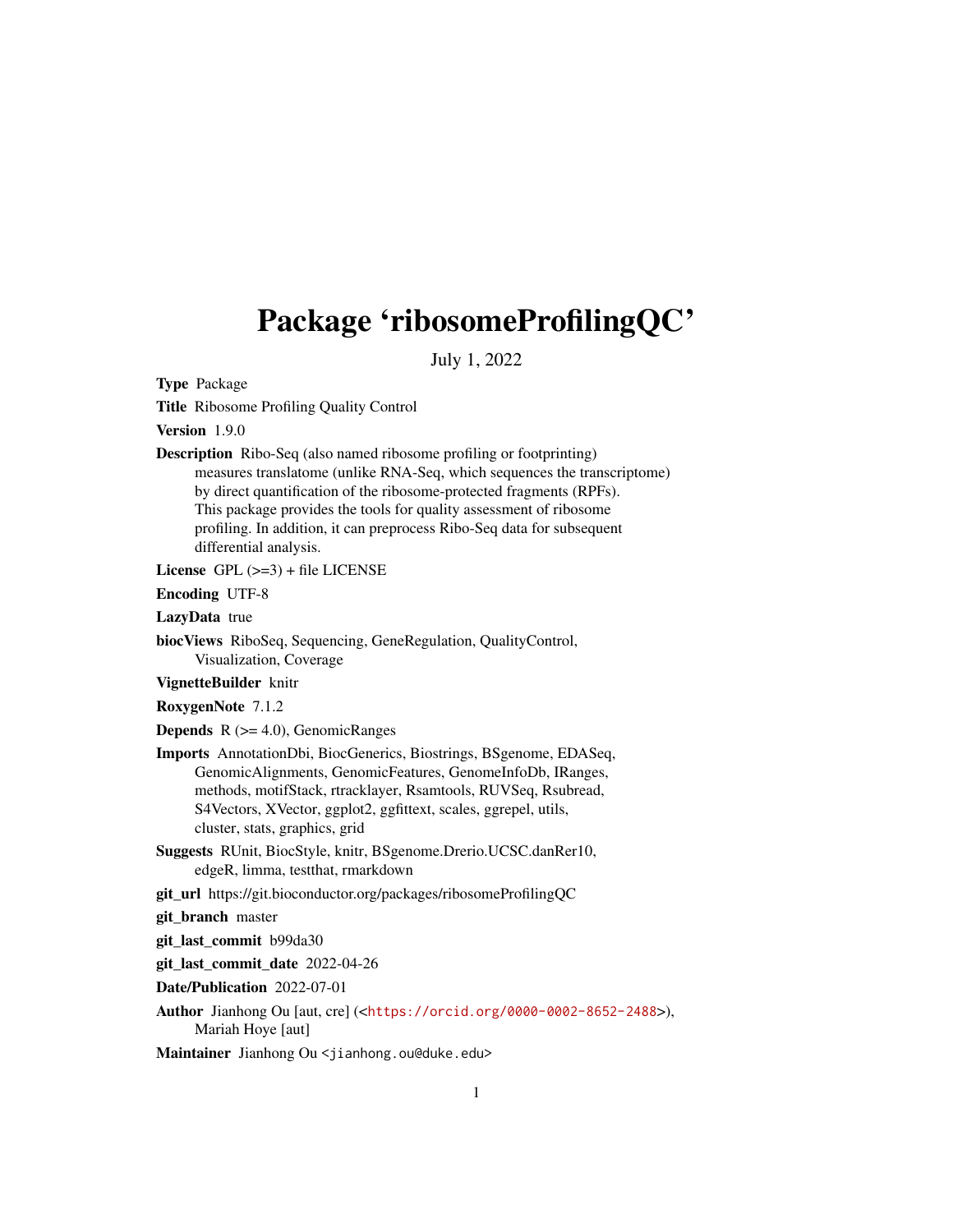## <span id="page-1-0"></span>R topics documented:

|       |                                                                                                               | $\overline{2}$ |
|-------|---------------------------------------------------------------------------------------------------------------|----------------|
|       |                                                                                                               | 3              |
|       | countReads                                                                                                    | $\overline{4}$ |
|       |                                                                                                               | 5              |
|       |                                                                                                               | 6              |
|       |                                                                                                               | $\overline{7}$ |
|       | estimatePsite                                                                                                 | 8              |
|       | filterCDS                                                                                                     | 9              |
|       | <b>FLOSS</b>                                                                                                  | 10             |
|       |                                                                                                               | 11             |
|       |                                                                                                               | 12             |
|       |                                                                                                               | 13             |
|       |                                                                                                               | 14             |
|       |                                                                                                               | 14             |
|       |                                                                                                               | 15             |
|       |                                                                                                               | 16             |
|       |                                                                                                               | 17             |
|       | plotDistance2Codon                                                                                            | 17             |
|       |                                                                                                               | 18             |
|       |                                                                                                               | 19             |
|       |                                                                                                               | 20             |
|       |                                                                                                               | 21             |
|       |                                                                                                               | 21             |
|       |                                                                                                               | 22             |
|       |                                                                                                               | 23             |
|       | readsLenToKeep                                                                                                | 24             |
|       |                                                                                                               | 25             |
|       | $shiftReadsByFrame \dots \dots \dots \dots \dots \dots \dots \dots \dots \dots \dots \dots \dots \dots \dots$ | 26             |
|       |                                                                                                               | 27             |
|       |                                                                                                               | 28             |
|       |                                                                                                               | 29             |
|       |                                                                                                               | 30             |
|       |                                                                                                               | 31             |
|       |                                                                                                               |                |
| Index |                                                                                                               | 33             |
|       |                                                                                                               |                |

<span id="page-1-1"></span>assignReadingFrame *Assign reading frame*

### Description

Set reading frame for each reads in CDS region to frame0, frame1 and frame2.

#### Usage

assignReadingFrame(reads, CDS, txdb)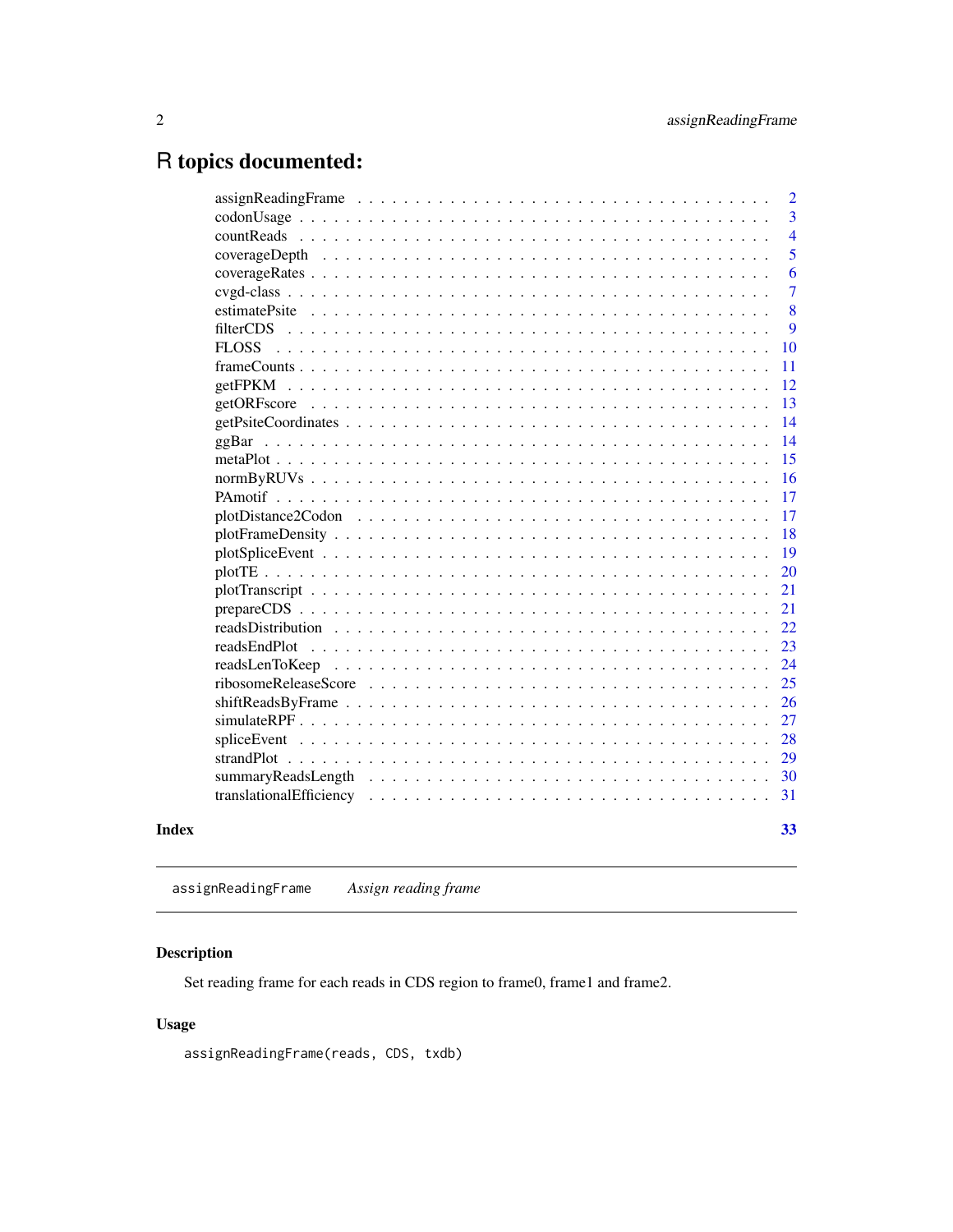#### <span id="page-2-0"></span>codonUsage 3

#### Arguments

| reads      | Output of getPsiteCoordinates                                                                                                   |
|------------|---------------------------------------------------------------------------------------------------------------------------------|
| <b>CDS</b> | Output of <b>prepareCDS</b>                                                                                                     |
| txdb       | A TxDb object. If it is set, assign reading frame for all reads. Default missing,<br>only assign rading frame for reads in CDS. |

#### Value

An GRanges object of reads with reading frame information.

#### Examples

```
library(Rsamtools)
bamfilename <- system.file("extdata", "RPF.WT.1.bam",
                         package="ribosomeProfilingQC")
yieldSize <- 10000000
bamfile <- BamFile(bamfilename, yieldSize = yieldSize)
pc <- getPsiteCoordinates(bamfile, bestpsite=13)
pc.sub <- pc[pc$qwidth %in% c(29, 30)]
#library(GenomicFeatures)
library(BSgenome.Drerio.UCSC.danRer10)
#txdb <- makeTxDbFromGFF(system.file("extdata",
# "Danio_rerio.GRCz10.91.chr1.gtf.gz",
# package="ribosomeProfilingQC"),
# organism = "Danio rerio",
# chrominfo = seqinfo(Drerio)["chr1"],
# taxonomyId = 7955)
#CDS <- prepareCDS(txdb)
CDS <- readRDS(system.file("extdata", "CDS.rds",
                         package="ribosomeProfilingQC"))
pc.sub <- assignReadingFrame(pc.sub, CDS)
```
codonUsage *Start or Stop codon usage*

#### Description

Calculate the start or stop codon usage for the identified CDSs.

#### Usage

codonUsage(reads, start = TRUE, genome)

#### Arguments

| reads  | Output of assignReadingFrame.            |
|--------|------------------------------------------|
| start  | Calculate for start codon or stop codon. |
| genome | A BS genome object.                      |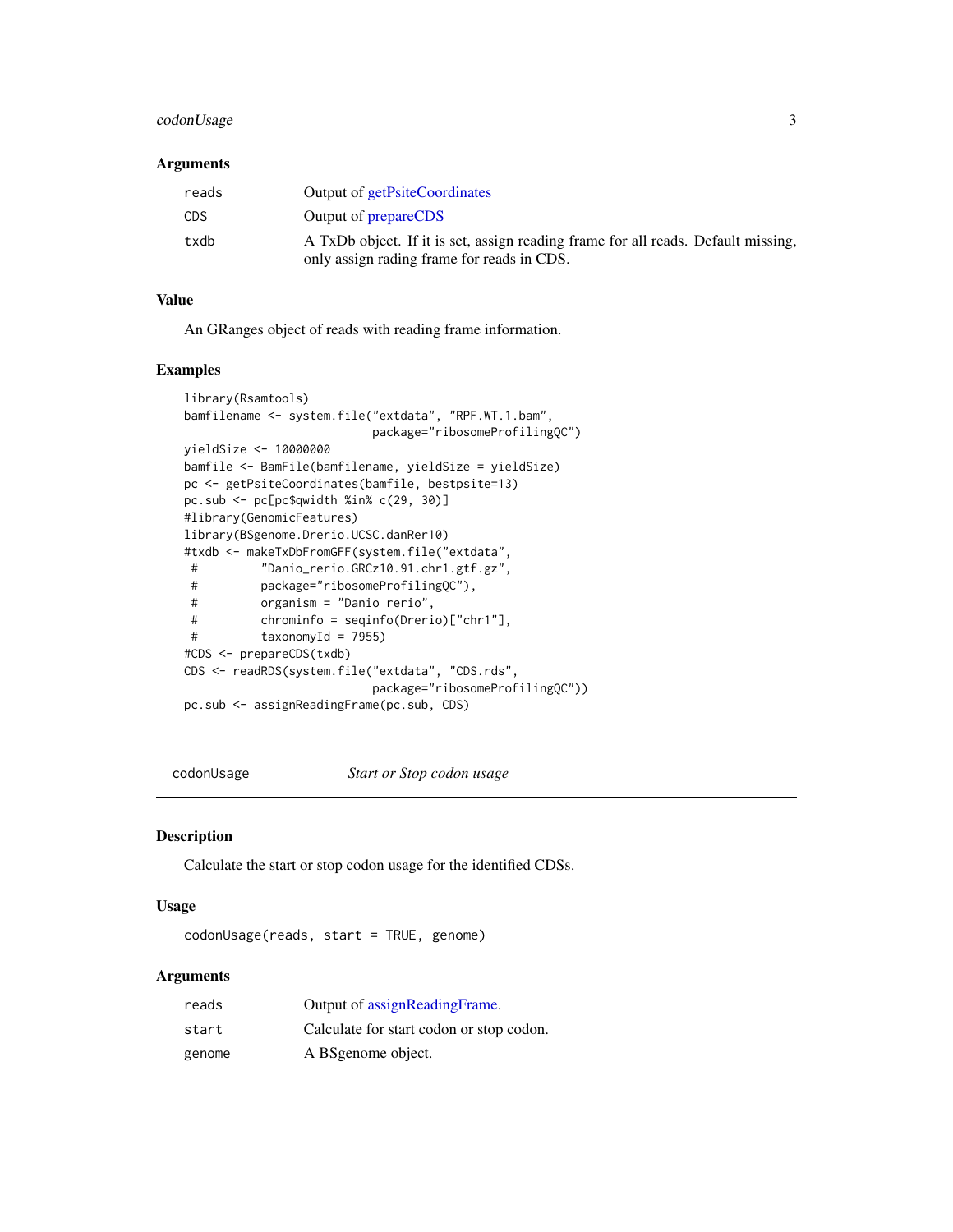#### <span id="page-3-0"></span>Value

Table of codon usage.

#### Examples

```
pcs <- readRDS(system.file("extdata", "samplePc.rds",
              package="ribosomeProfilingQC"))
library(BSgenome.Drerio.UCSC.danRer10)
codonUsage(pcs, genome=Drerio)
codonUsage(pcs, start=FALSE, genome=Drerio)
```
<span id="page-3-1"></span>

countReads *Extract counts for RPFs and RNAs*

#### Description

Calculate the reads counts for gene level or transcript level.

#### Usage

```
countReads(
  RPFs,
  RNAs,
  gtf,
  level = c("tx", "gene"),bestpsite = 13,
  readsLen = c(28, 29),
  anchor = "5end",
  ...
\mathcal{L}
```
#### Arguments

| <b>RPF<sub>s</sub></b> | Bam file names of RPFs.                                                                          |
|------------------------|--------------------------------------------------------------------------------------------------|
| <b>RNAS</b>            | Bam file names of RNAseq.                                                                        |
| gtf                    | GTF file name for annotation.                                                                    |
| level                  | Transcript or gene level.                                                                        |
| bestpsite              | numeric $(1)$ . P site postion.                                                                  |
| readsLen               | $numeric(1)$ . reads length to keep.                                                             |
| anchor                 | 5 fend or 3 end. Default is 5 end.                                                               |
| .                      | Parameters pass to feature Counts except is GTF Annotation File, GTF attrType,<br>and annot ext. |

#### Value

A list with reads counts.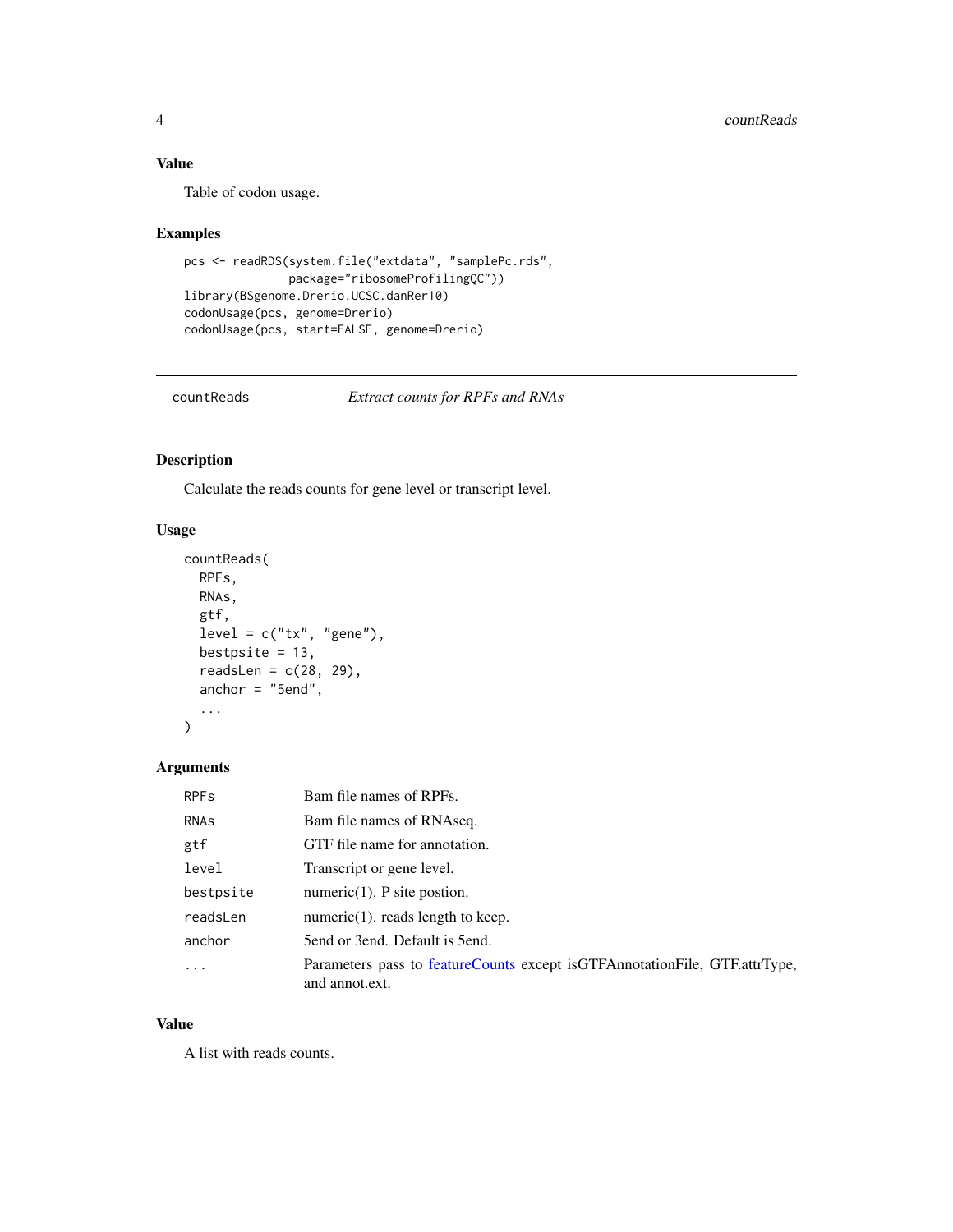#### <span id="page-4-0"></span>coverageDepth 5

#### Examples

```
path <- system.file("extdata", package="ribosomeProfilingQC")
RPFs <- dir(path, "RPF.*?.[12].bam$", full.names=TRUE)
gtf <- file.path(path, "Danio_rerio.GRCz10.91.chr1.gtf.gz")
RNAs <- dir(path, "mRNA.*?.[12].bam$", full.names = TRUE)
cnts <- countReads(RPFs[1], gtf=gtf, level="gene", readsLen=29)
#cnts <- countReads(RPFs[1], RNAs[1], gtf=gtf, level="gene", readsLen=29)
```
<span id="page-4-1"></span>coverageDepth *Extract coverage depth for gene level or transcript level*

#### Description

Calculate the coverage depth for gene level or transcript level. Coverage for RPFs will be the best P site coverage. Coverage for RNAs will be the coverage for 5'end of reads.

#### Usage

```
coverageDepth(
 RPFs,
 RNAs,
  gtf,
  level = c("tx", "gene"),bestpsite = 13,
  readsLen = c(28, 29),
  anchor = "5end",
  region = "cds",
  ext = 5000,...
)
```
#### Arguments

| <b>RPF<sub>s</sub></b> | Bam file names of RPFs.                                                                                     |
|------------------------|-------------------------------------------------------------------------------------------------------------|
| RNAS                   | Bam file names of RNAseq.                                                                                   |
| gtf                    | GTF file name for annotation or a TxDb object.                                                              |
| level                  | Transcript or gene level.                                                                                   |
| bestpsite              | P site postion.                                                                                             |
| readsLen               | Reads length to keep.                                                                                       |
| anchor                 | 5 fend or 3 end. Default is 5 end.                                                                          |
| region                 | Annotation region. It could be "cds", "utr5", "utr3", "exon", "transcripts", "fea-<br>ture with extension". |
| ext                    | Extesion region for "feature with extension".                                                               |
| $\cdots$               | Parameters pass to makeTxDbFromGFF                                                                          |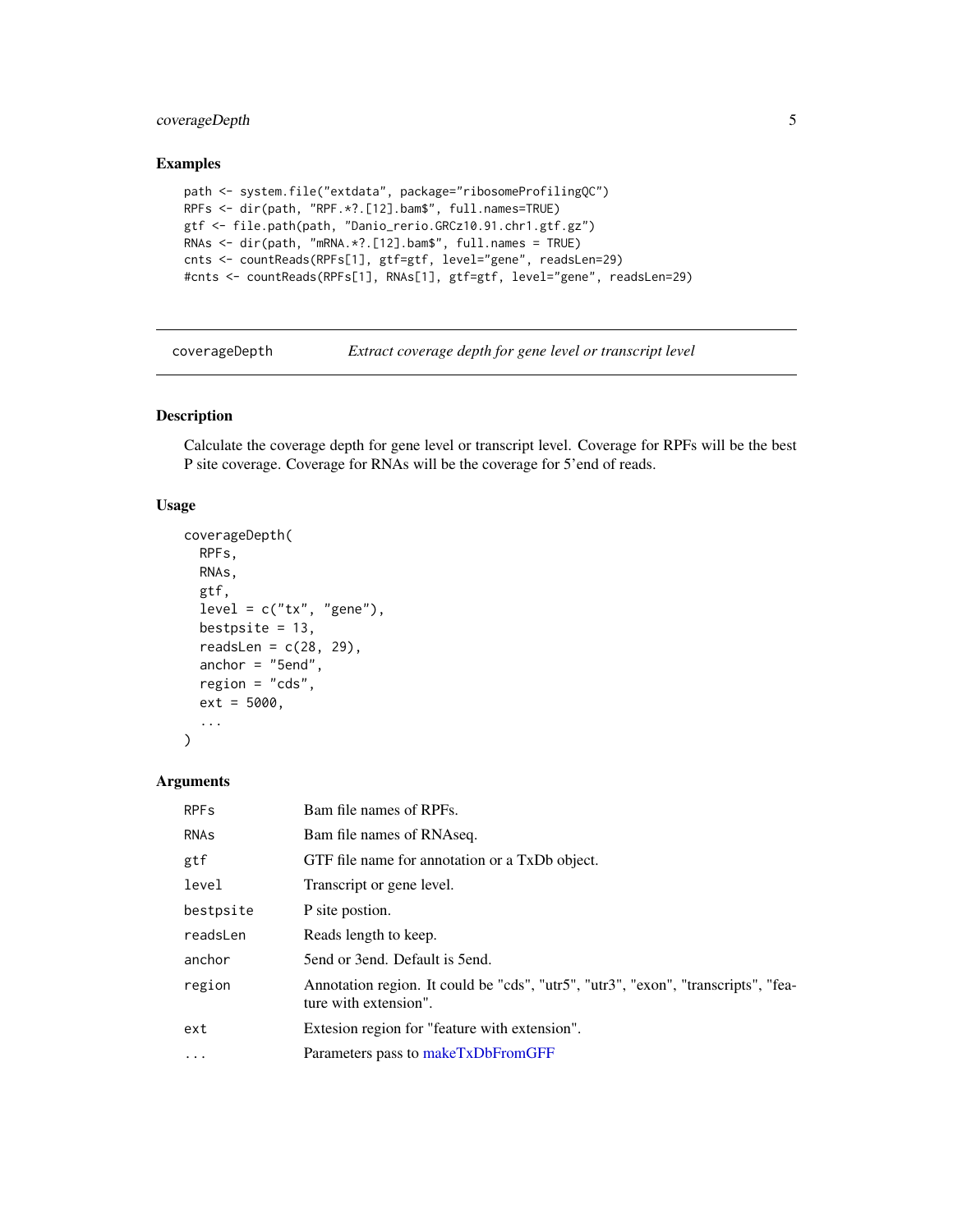#### <span id="page-5-0"></span>Value

A cvgd object with coverage depth.

#### Examples

```
path <- system.file("extdata", package="ribosomeProfilingQC")
RPFs <- dir(path, "RPF.*?\\.[12].bam$", full.names=TRUE)
gtf <- file.path(path, "Danio_rerio.GRCz10.91.chr1.gtf.gz")
cvgs <- coverageDepth(RPFs[1], gtf=gtf, level="gene")
```
coverageRates *Calculate coverage rate*

#### Description

Coverage is a measure as percentage of position with reads along the CDS. Coverage rate calculate coverage rate for RPFs and mRNAs in gene level. Coverage will be calculated based on best P sites for RPFs and 5'end for RNA-seq.

#### Usage

```
coverageRates(cvgs, RPFsampleOrder, mRNAsampleOrder)
```
#### Arguments

| <b>CVES</b> | Output of coverageDepth                                                   |
|-------------|---------------------------------------------------------------------------|
|             | RPFsampleOrder, mRNAsampleOrder                                           |
|             | Sample order of RPFs and mRNAs. The parameters are used to make sure that |
|             | the order of RPFs and mRNAs in cvgs is corresponding samples.             |

#### Value

A list with coverage rate.

```
path <- system.file("extdata", package="ribosomeProfilingQC")
RPFs <- dir(path, "RPF.*?\\.[12].bam$", full.names=TRUE)
gtf <- file.path(path, "Danio_rerio.GRCz10.91.chr1.gtf.gz")
cvgs <- coverageDepth(RPFs[1], gtf=gtf, level="gene")
cr <- coverageRates(cvgs)
```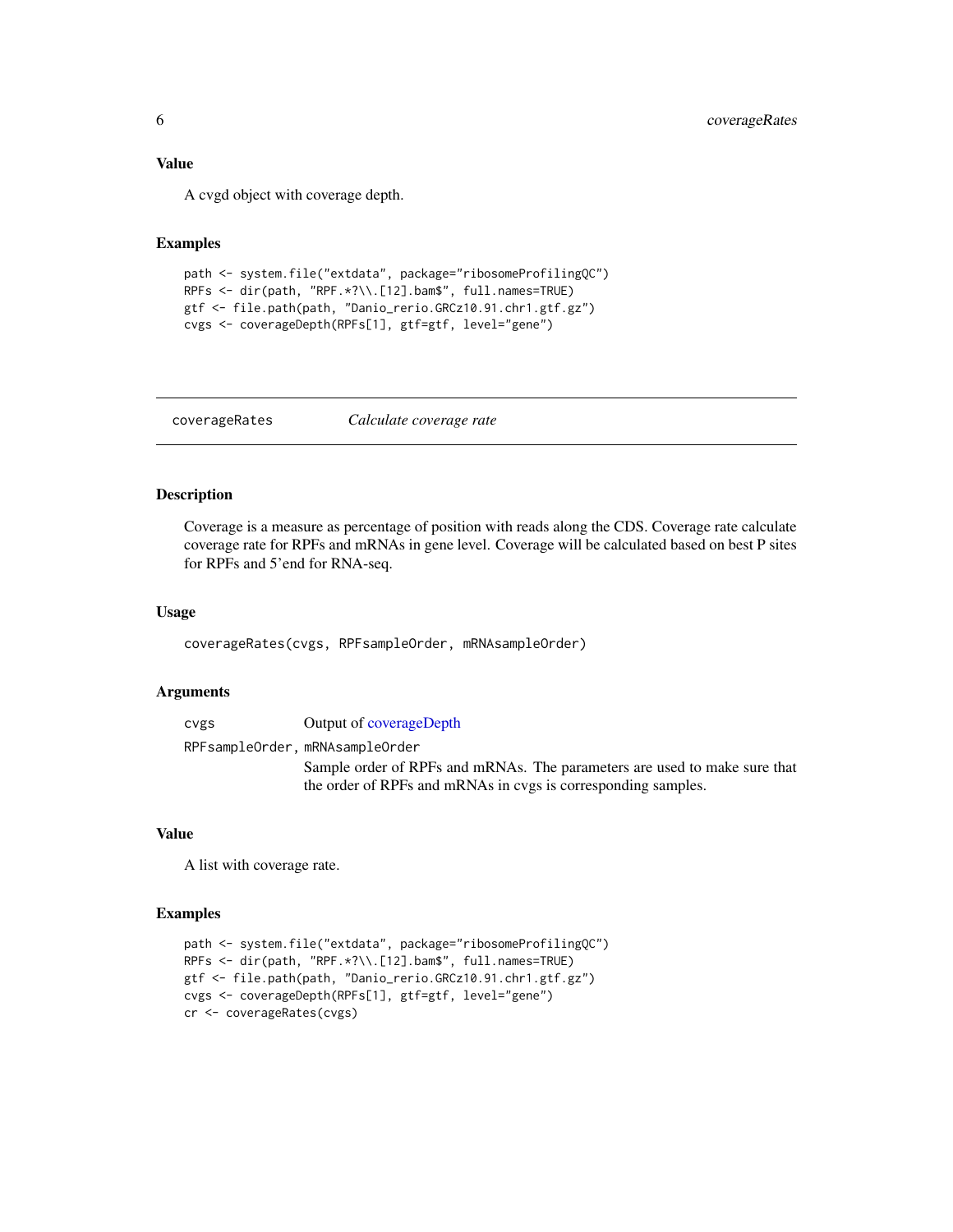<span id="page-6-0"></span>

An object of class "cvgd" represents output of coverageDepth.

#### Usage

```
cvgd(...)
## S4 method for signature 'cvgd'
x$name
## S4 replacement method for signature 'cvgd'
x$name <- value
## S4 method for signature 'cvgd,ANY,ANY'
x[[i, j, ..., exact = TRUE]]## S4 replacement method for signature 'cvgd,ANY,ANY,ANY'
x[[i, j, ...]] <- value
## S4 method for signature 'cvgd'
show(object)
```
#### Arguments

|              | Each argument in  becomes an slot in the new "cvgd"-class.       |
|--------------|------------------------------------------------------------------|
| $\mathsf{x}$ | cvgd object.                                                     |
| name         | A literal character string or a name (possibly backtick quoted). |
| value        | value to replace.                                                |
| i, j         | indexes specifying elements to extract or replace.               |
| exact        | see Extract                                                      |
| object       | cvgd object.                                                     |

#### Value

A cvgd object.

#### Slots

coverage "list", list of [CompressedRleList,](#page-0-0) specify the coverage of features of each sample. granges [CompressedGRangesList,](#page-0-0) specify the features.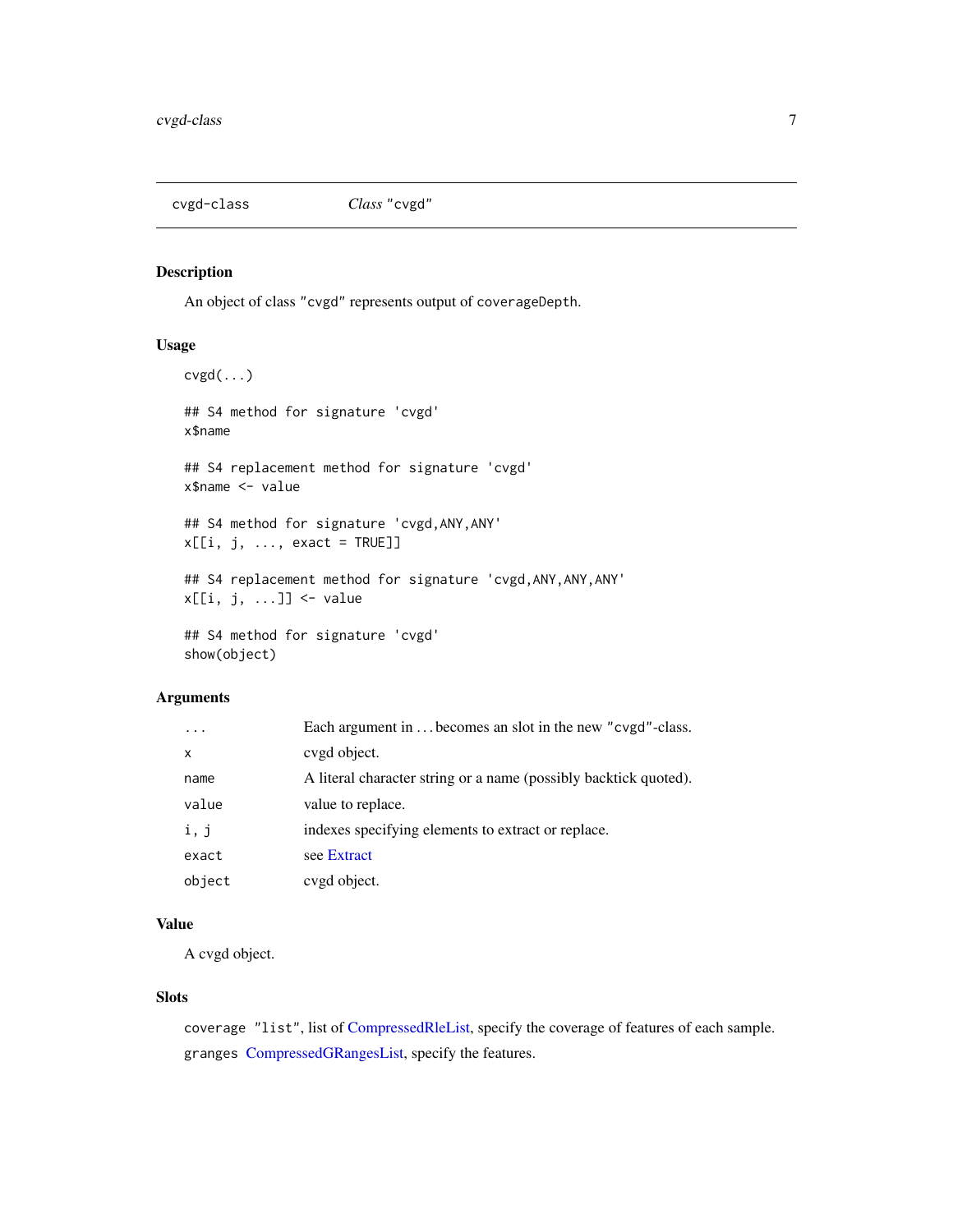#### <span id="page-7-0"></span>Examples

cvgd()

<span id="page-7-1"></span>estimatePsite *Estimate P site position*

#### Description

Estimate P site position from a subset reads.

#### Usage

```
estimatePsite(bamfile, CDS, genome, anchor = "5end", readLen = c(25:30))
```
#### Arguments

| bamfile    | A BamFile object.                  |
|------------|------------------------------------|
| <b>CDS</b> | Output of prepareCDS               |
| genome     | A BSgenome object.                 |
| anchor     | 5 fend or 3 end. Default is 5 end. |
| readLen    | The reads length used to estimate. |

#### Value

A best P site position.

#### References

1: Bazzini AA, Johnstone TG, Christiano R, Mackowiak SD, Obermayer B, Fleming ES, Vejnar CE, Lee MT, Rajewsky N, Walther TC, Giraldez AJ. Identification of small ORFs in vertebrates using ribosome footprinting and evolutionary conservation. EMBO J. 2014 May 2;33(9):981-93. doi: 10.1002/embj.201488411. Epub 2014 Apr 4. PubMed PMID: 24705786; PubMed Central PMCID: PMC4193932.

```
library(Rsamtools)
bamfilename <- system.file("extdata", "RPF.WT.1.bam",
                          package="ribosomeProfilingQC")
yieldSize <- 10000000
bamfile <- BamFile(bamfilename, yieldSize = yieldSize)
#library(GenomicFeatures)
library(BSgenome.Drerio.UCSC.danRer10)
#txdb <- makeTxDbFromGFF(system.file("extdata",
# "Danio_rerio.GRCz10.91.chr1.gtf.gz",
# package="ribosomeProfilingQC"),
          organism = "Danio rerio",
```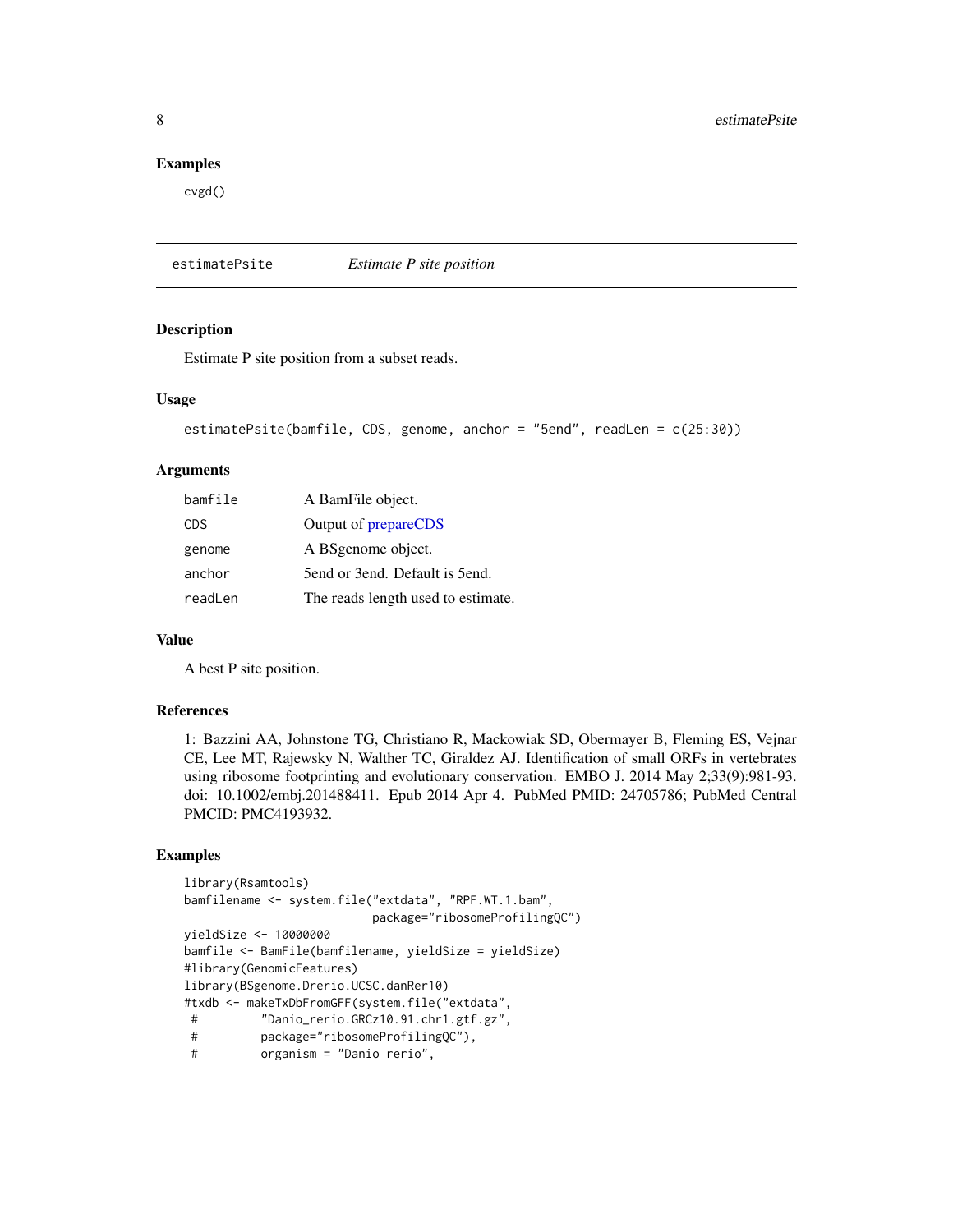#### <span id="page-8-0"></span>filterCDS 9

```
# chrominfo = seqinfo(Drerio)["chr1"],
# taxonomyId = 7955)
#CDS <- prepareCDS(txdb)
CDS <- readRDS(system.file("extdata", "CDS.rds",
                         package="ribosomeProfilingQC"))
estimatePsite(bamfile, CDS, Drerio)
```
filterCDS *Filter CDS by size*

#### Description

Filter CDS by CDS size.

#### Usage

filterCDS(CDS, sizeCutoff = 100L)

#### Arguments

| CDS        | Output of preparedCDS                                                                                    |
|------------|----------------------------------------------------------------------------------------------------------|
| sizeCutoff | numeric(1). Cutoff size for CDS. If the size of CDS is less than the cutoff, it<br>will be filtered out. |

#### Value

A GRanges object with filtered CDS.

#### Examples

```
#library(GenomicFeatures)
library(BSgenome.Drerio.UCSC.danRer10)
#txdb <- makeTxDbFromGFF(system.file("extdata",
# "Danio_rerio.GRCz10.91.chr1.gtf.gz",
# package="ribosomeProfilingQC"),
# organism = "Danio rerio",
# chrominfo = seqinfo(Drerio)["chr1"],
# taxonomyId = 7955)
#CDS <- prepareCDS(txdb)
CDS <- readRDS(system.file("extdata", "CDS.rds",
                        package="ribosomeProfilingQC"))
```
filterCDS(CDS)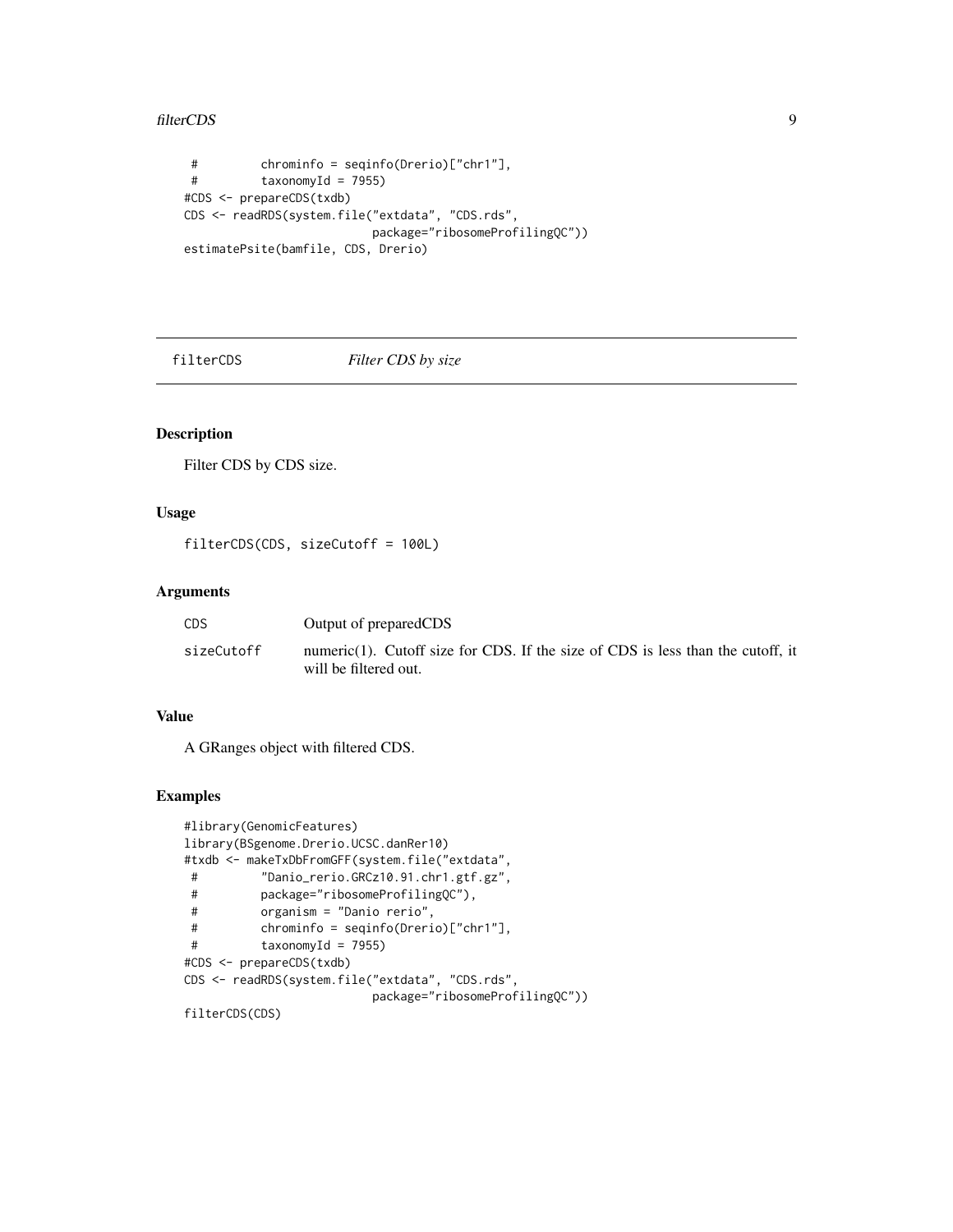<span id="page-9-0"></span>The FLOSS will be calculated from a histogram of read lengths for footprints on a transcript or reading frame.

#### Usage

```
FLOSS(
  reads,
  ref,
  CDS,
  readLengths = c(26:34),
  level = c("tx", "gene"),draw = FALSE
)
```
#### Arguments

| reads       | Output of getPsiteCoordinates                                                                                                      |
|-------------|------------------------------------------------------------------------------------------------------------------------------------|
| ref         | Reference id list. If level is set to tx, the id should be transcript names. If level<br>is set to gene, the id should be gene id. |
| <b>CDS</b>  | Output of <b>prepareCDS</b>                                                                                                        |
| readLengths | Read length used for calculation                                                                                                   |
| level       | Transcript or gene level                                                                                                           |
| draw        | Plot FLOSS vs total reads or not.                                                                                                  |

#### Value

A data frame with colnames as id, FLOSS, totalReads, wilcox.test.pval, cook's distance.

#### References

1: Ingolia NT, Brar GA, Stern-Ginossar N, Harris MS, Talhouarne GJ, Jackson SE, Wills MR, Weissman JS. Ribosome profiling reveals pervasive translation outside of annotated protein-coding genes. Cell Rep. 2014 Sep 11;8(5):1365-79. doi: 10.1016/j.celrep.2014.07.045. Epub 2014 Aug 21. PubMed PMID: 25159147; PubMed Central PMCID: PMC4216110.

```
library(Rsamtools)
bamfilename <- system.file("extdata", "RPF.WT.1.bam",
                           package="ribosomeProfilingQC")
yieldSize <- 10000000
```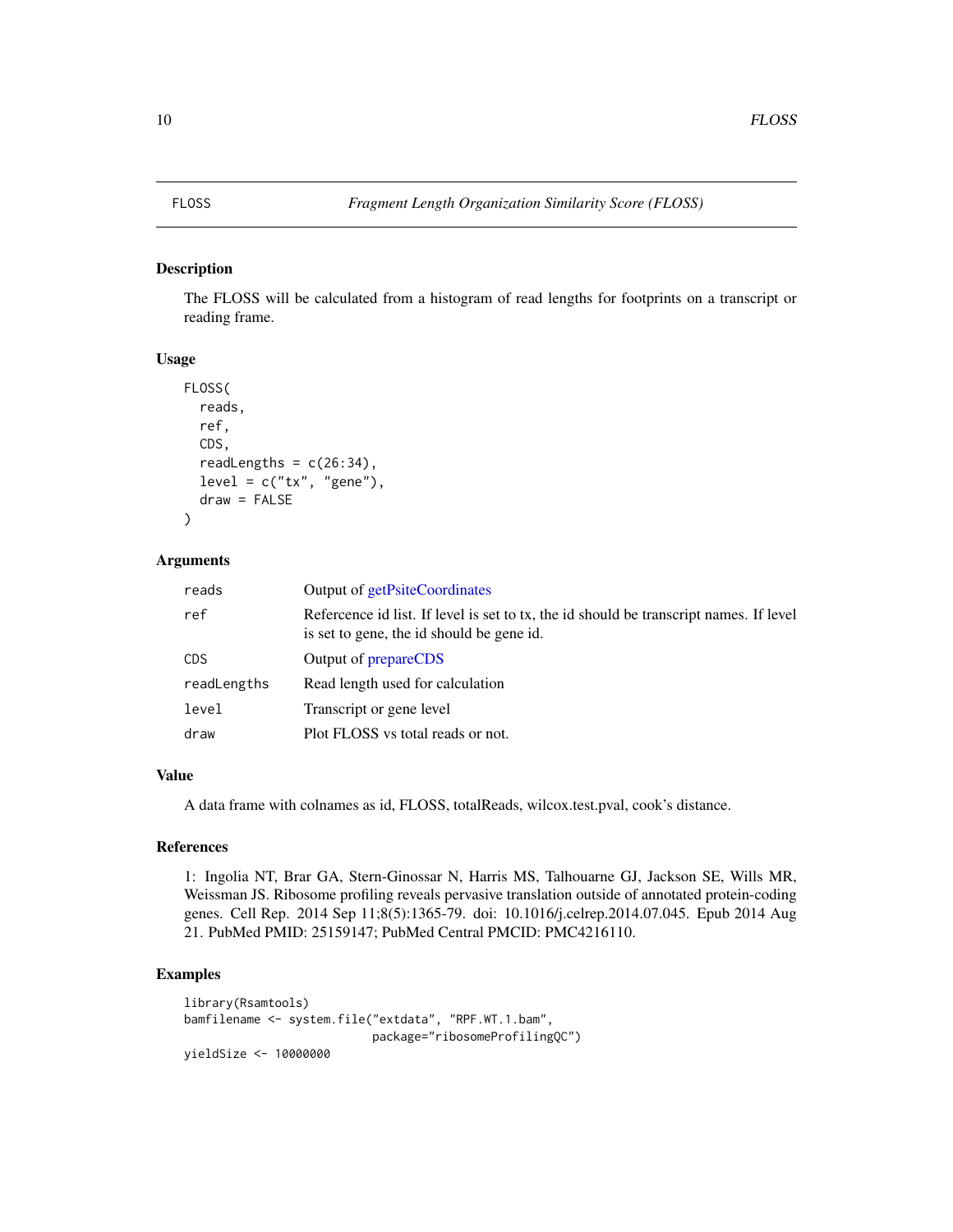#### <span id="page-10-0"></span>frameCounts 11

```
bamfile <- BamFile(bamfilename, yieldSize = yieldSize)
pc <- getPsiteCoordinates(bamfile, bestpsite=13)
#library(GenomicFeatures)
library(BSgenome.Drerio.UCSC.danRer10)
#txdb <- makeTxDbFromGFF(system.file("extdata",
# "Danio_rerio.GRCz10.91.chr1.gtf.gz",
# package="ribosomeProfilingQC"),
# organism = "Danio rerio",
# chrominfo = seqinfo(Drerio)["chr1"],
# taxonomyId = 7955)
#CDS <- prepareCDS(txdb)
CDS <- readRDS(system.file("extdata", "CDS.rds",
                         package="ribosomeProfilingQC"))
set.seed(123)
ref <- sample(unique(CDS$gene_id), 100)
fl <- FLOSS(pc, ref, CDS, level="gene")
```
frameCounts *Extract counts for gene level or transcript level*

#### Description

Calculate the reads counts or coverage rate for gene level or transcript level. Coverage is determined by measuring the proportion of in-frame CDS positions with >= 1 reads.

#### Usage

```
frameCounts(
  reads,
  level = c("tx", "gene"),frame0 only = TRUE,coverageRate = FALSE
\mathcal{L}
```
#### Arguments

| reads        | Output of assignReadingFrame.         |
|--------------|---------------------------------------|
| level        | Transcript or gene level              |
| frame0only   | Only count for reading frame 0 or not |
| coverageRate | Calculate for coverage or not         |

#### Value

A numeric vector with reads counts.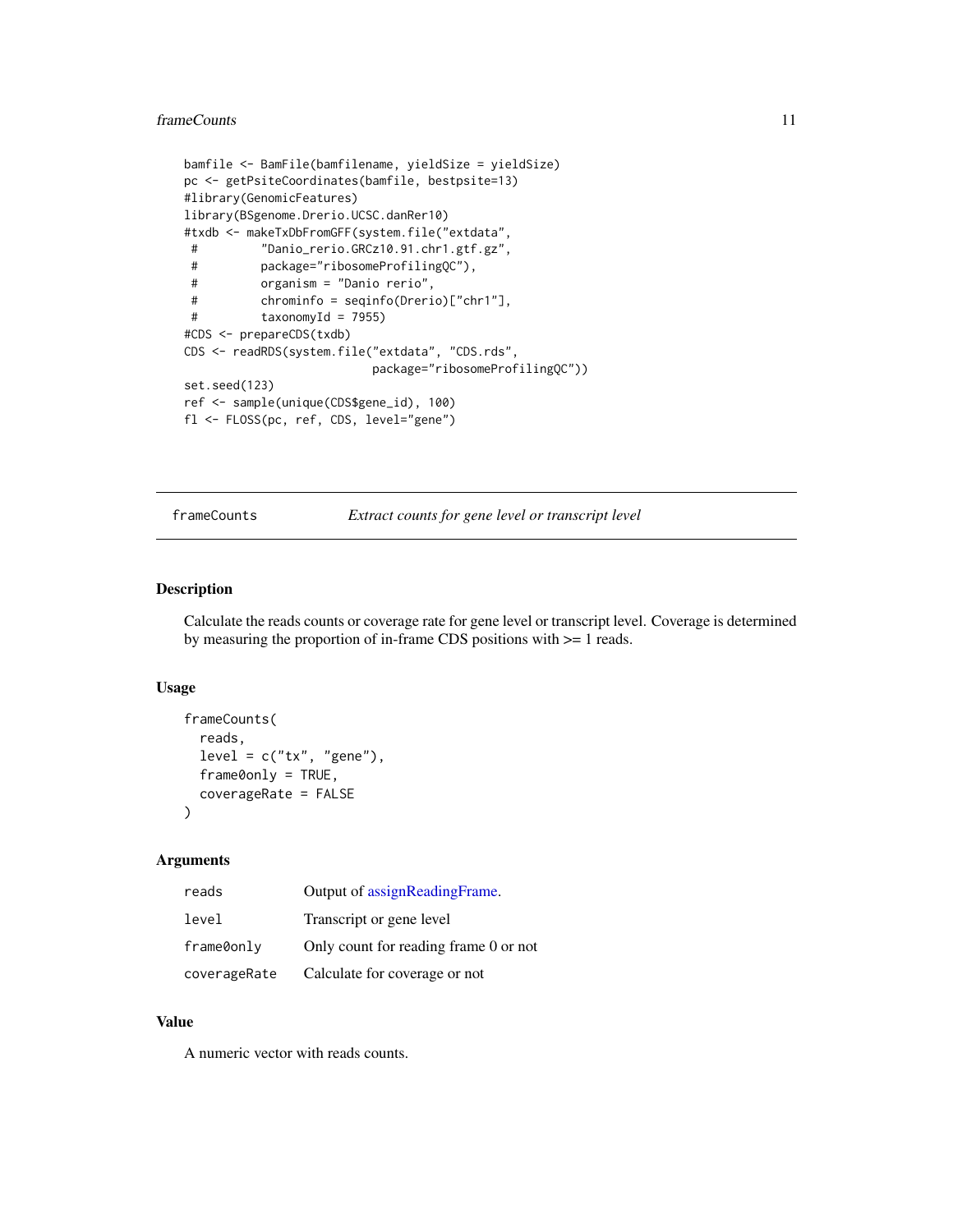#### Examples

```
pcs <- readRDS(system.file("extdata", "samplePc.rds",
               package="ribosomeProfilingQC"))
cnts <- frameCounts(pcs)
cnts.gene <- frameCounts(pcs, level="gene")
cvg <- frameCounts(pcs, coverageRate=TRUE)
```
<span id="page-11-1"></span>getFPKM *Get FPKM values for counts*

#### Description

Calculate Fragments Per Kilobase of transcript per Million mapped reads (FPKM) for counts.

#### Usage

```
getFPKM(counts, gtf, level = c("gene", "tx"))
```
#### Arguments

| counts | Output of countReads or normByRUVs |
|--------|------------------------------------|
| gtf    | GTF file name for annotation.      |
| level  | Transcript or gene level.          |

#### Value

A list with FPKMs

```
path <- system.file("extdata", package="ribosomeProfilingQC")
#RPFs <- dir(path, "RPF.*?.[12].bam$", full.names=TRUE)
#RNAs <- dir(path, "mRNA.*?.[12].bam$", full.names=TRUE)
#gtf <- file.path(path, "Danio_rerio.GRCz10.91.chr1.gtf.gz")
#cnts <- countReads(RPFs, RNAs, gtf, level="gene")
cnts <- readRDS(file.path(path, "cnts.rds"))
fpkm <- getFPKM(cnts)
```
<span id="page-11-0"></span>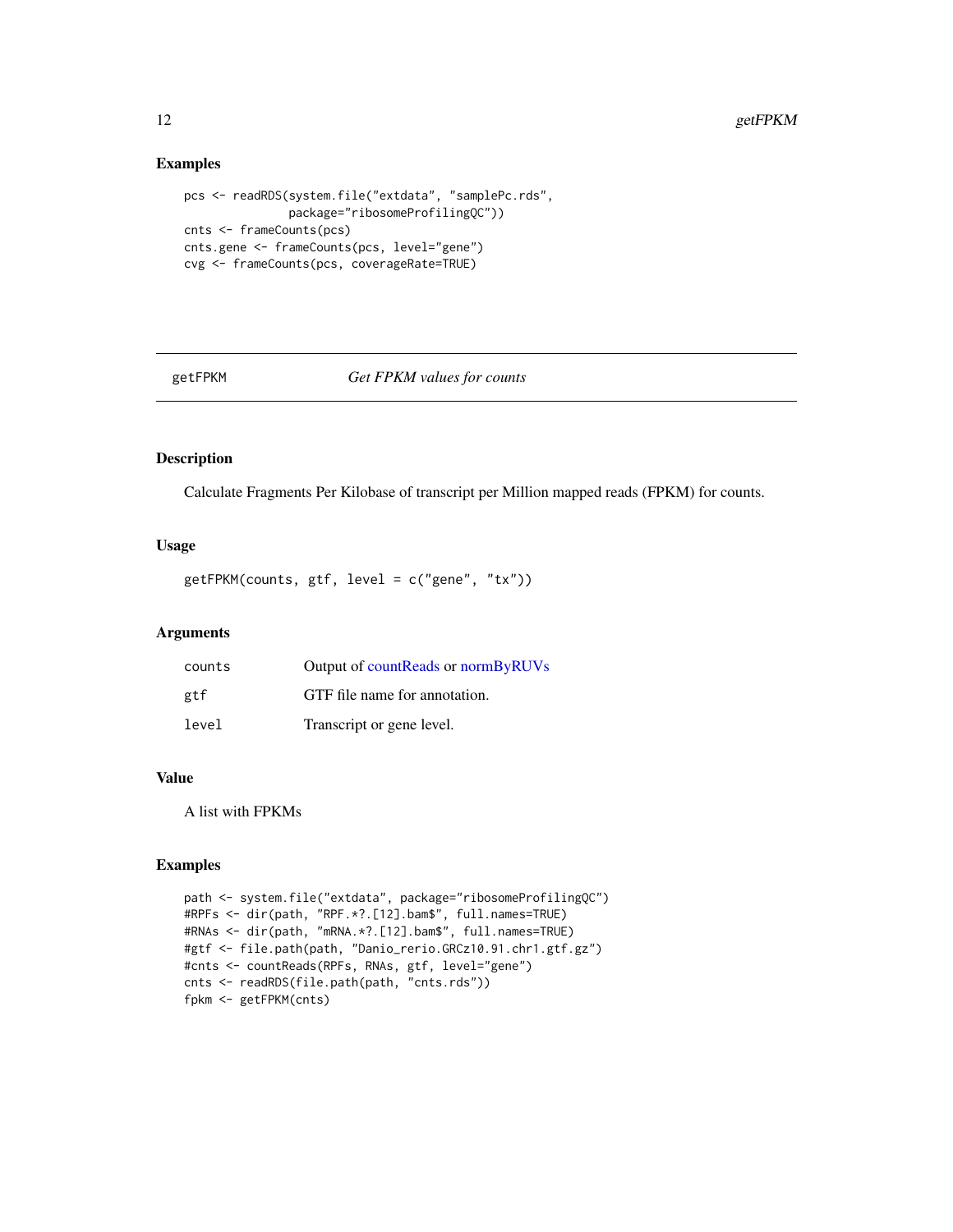<span id="page-12-0"></span>getORFscore *Calculate ORFscore*

#### Description

To calculate the ORFscore, reads were counnted at each position within the ORF.

$$
ORFscore = log_2((\sum_{n=1}^{3} \frac{(F_i - \bar{F})^2}{\bar{F}}) + 1)
$$

where  $F_n$  is the number of reads in reading frame n,  $\bar{F}$  is the total number of reads across all three frames divided by 3. If  $F_1$  is smaller than  $F_2$  or  $F_3$ ,  $ORF score = -1XORF score$ .

#### Usage

getORFscore(reads)

#### Arguments

reads Output of [getPsiteCoordinates](#page-13-1)

#### Value

A numeric vector with ORFscore.

#### References

1: Bazzini AA, Johnstone TG, Christiano R, Mackowiak SD, Obermayer B, Fleming ES, Vejnar CE, Lee MT, Rajewsky N, Walther TC, Giraldez AJ. Identification of small ORFs in vertebrates using ribosome footprinting and evolutionary conservation. EMBO J. 2014 May 2;33(9):981-93. doi: 10.1002/embj.201488411. Epub 2014 Apr 4. PubMed PMID: 24705786; PubMed Central PMCID: PMC4193932.

```
pcs <- readRDS(system.file("extdata", "samplePc.rds",
               package="ribosomeProfilingQC"))
ORFscore <- getORFscore(pcs)
```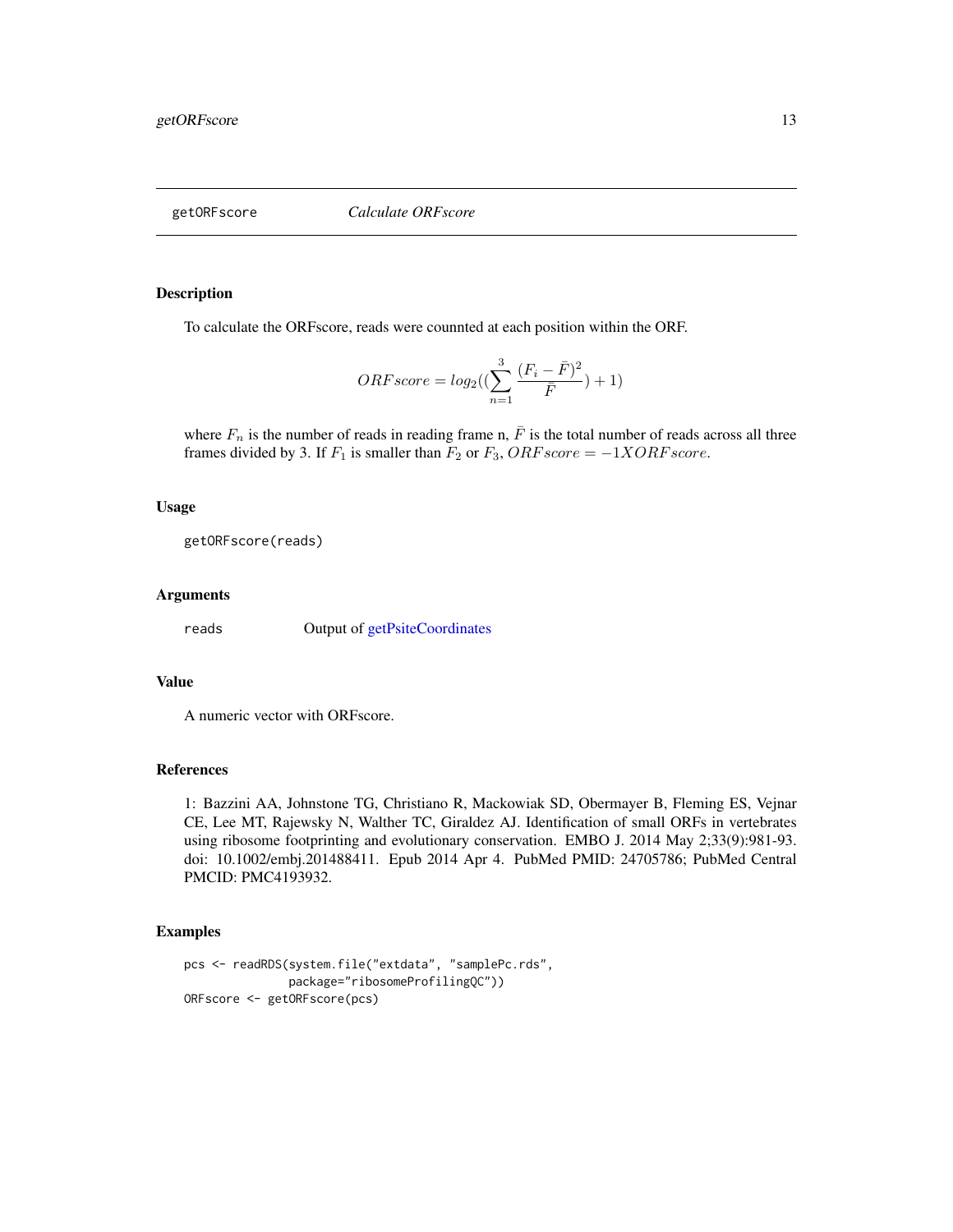<span id="page-13-1"></span><span id="page-13-0"></span>Extract P site coordinates from a bam file to a GRanges object.

#### Usage

```
getPsiteCoordinates(bamfile, bestpsite, anchor = "5end")
```
#### Arguments

| bamfile   | A BamFile object.                  |
|-----------|------------------------------------|
| bestpsite | P site postion. See estimatePsite  |
| anchor    | 5 fend or 3 end. Default is 5 end. |

#### Value

A GRanges object with qwidth metadata which indicates the width of reads.

#### Examples

```
library(Rsamtools)
bamfilename <- system.file("extdata", "RPF.WT.1.bam",
                          package="ribosomeProfilingQC")
yieldSize <- 10000000
bamfile <- BamFile(bamfilename, yieldSize = yieldSize)
pc <- getPsiteCoordinates(bamfile, bestpsite=13)
```
ggBar *barplot by ggplot2*

#### Description

barplot with number in top.

#### Usage

```
ggBar(height, fill = "gray80", draw = TRUE, xlab, ylab, postfix)
```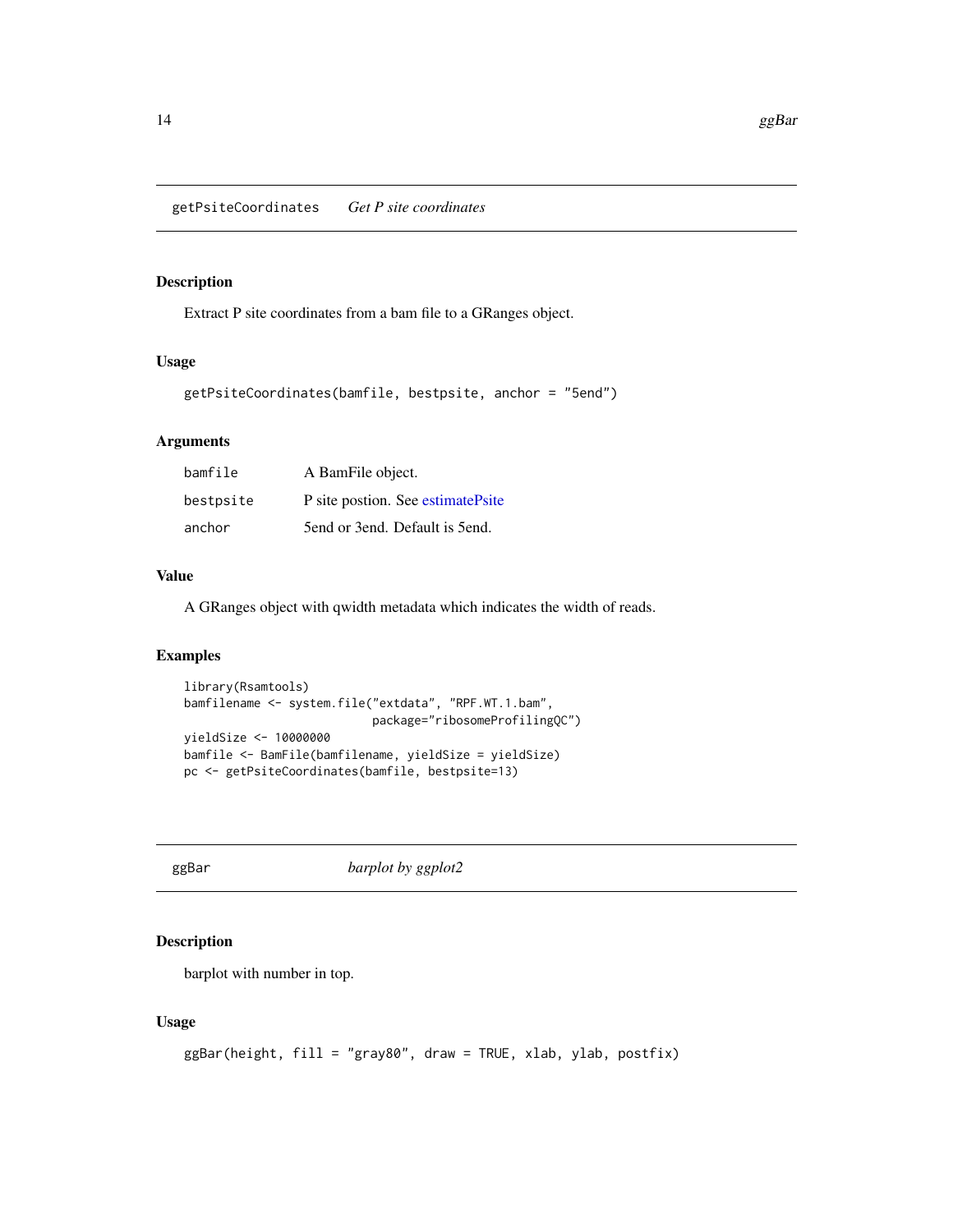#### <span id="page-14-0"></span>metaPlot 15

### Arguments

| height           | data for plot                         |
|------------------|---------------------------------------|
| fill, xlab, ylab |                                       |
|                  | parameters pass to ggplot.            |
| draw             | plot or not                           |
| postfix          | Postfix of text labled in top of bar. |

#### Value

ggplot object.

#### Examples

ribosomeProfilingQC:::ggBar(sample.int(100, 3))

#### metaPlot *Metagene analysis plot*

### Description

Plot the average coverage of UTR5, CDS and UTR3.

#### Usage

```
metaPlot(
 UTR5coverage,
 CDScoverage,
 UTR3coverage,
  sample,
 xaxis = c("RPFs", "mRNA"),
 bins = c(UTR5 = 100, CDS = 500, UTR3 = 100),
  ...
)
```
#### Arguments

|           | UTR5coverage, CDScoverage, UTR3coverage                          |
|-----------|------------------------------------------------------------------|
|           | Coverages of UTR5, CDS, and UTR3 region. Output of coverageDepth |
| sample    | $character(1)$ . Sample name to plot.                            |
| xaxis     | What to plot for x-axis.                                         |
| bins      | Bins for UTR5, CDS and UTR3.                                     |
| $\ddotsc$ | Parameter pass to plot.                                          |

#### Value

A list contain the data for plot.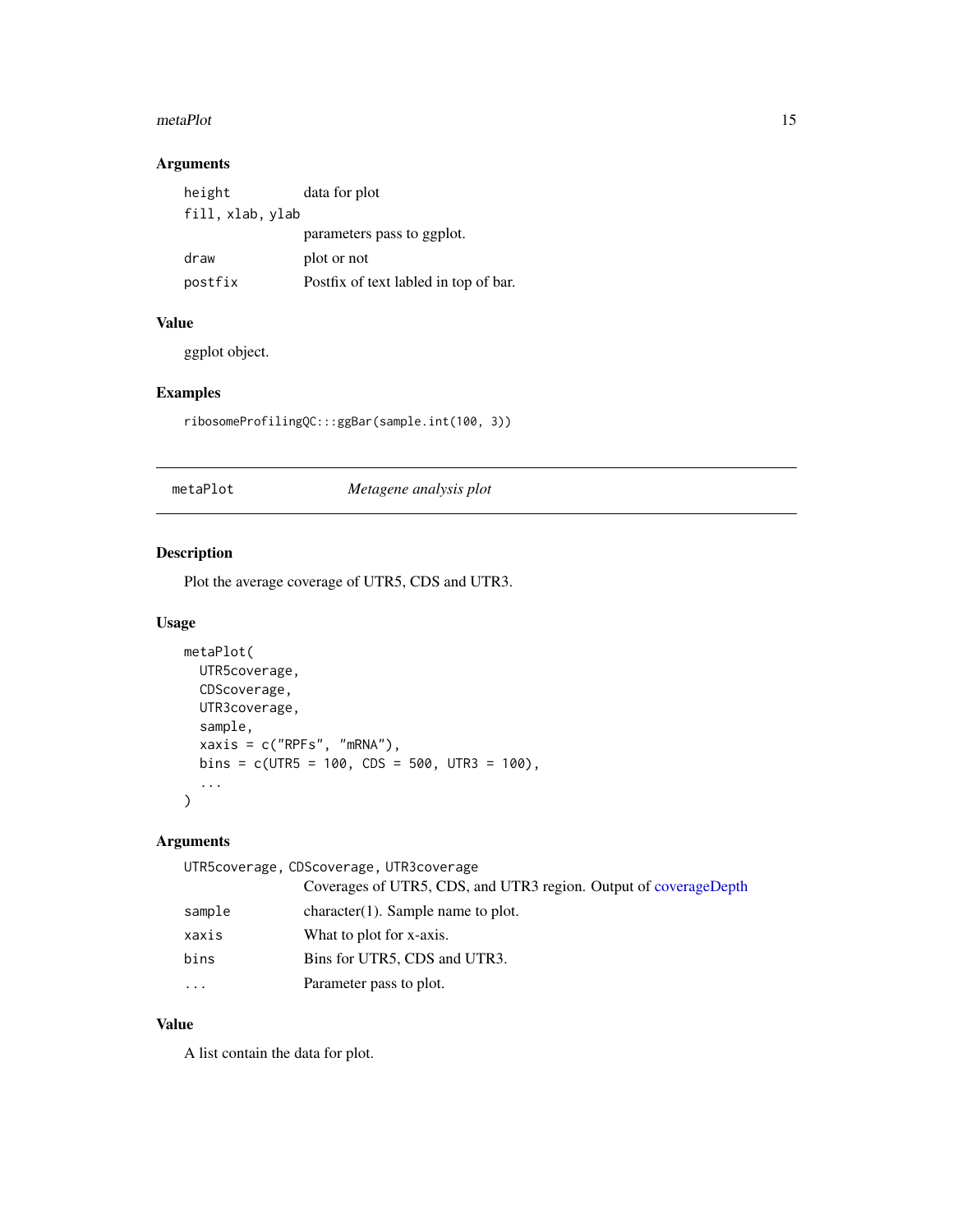#### Examples

```
## Not run:
path <- system.file("extdata", package="ribosomeProfilingQC")
RPFs <- dir(path, "RPF.*?\\.[12].bam$", full.names=TRUE)
RNAs <- dir(path, "mRNA.*?\\.[12].bam$", full.names=TRUE)
gtf <- file.path(path, "Danio_rerio.GRCz10.91.chr1.gtf.gz")
cvgs <- coverageDepth(RPFs[1], RNAs[1], gtf)
cvgs.utr3 <- coverageDepth(RPFs[1], RNAs[1], gtf, region="utr3")
cvgs.utr5 <- coverageDepth(RPFs[1], RNAs[1], gtf, region="utr5")
metaPlot(cvgs.utr5, cvgs, cvgs.utr3, sample=1)
```
## End(Not run)

<span id="page-15-1"></span>normByRUVs *Normalization by RUVSeq*

#### Description

Normalization by RUVSeq:RUVs methods

#### Usage

 $normByRUVs(counts, RPFgroup, mRNAgroup = RPFgroup, k = 1)$ 

#### Arguments

| counts              | Output of countReads                                                                         |
|---------------------|----------------------------------------------------------------------------------------------|
| RPFgroup, mRNAgroup |                                                                                              |
|                     | Groups for RPF and mRNA files                                                                |
| k                   | The number of factor of unwanted variation to be estimated from the data. See<br><b>RUVs</b> |

#### Value

Normalized counts list

#### Examples

```
## Not run: ##waiting for EDASeq fix the issue.
path <- system.file("extdata", package="ribosomeProfilingQC")
#RPFs <- dir(path, "RPF.*?.[12].bam$", full.names=TRUE)
#RNAs <- dir(path, "mRNA.*?.[12].bam$", full.names=TRUE)
#gtf <- file.path(path, "Danio_rerio.GRCz10.91.chr1.gtf.gz")
#cnts <- countReads(RPFs, RNAs, gtf, level="gene")
cnts <- readRDS(file.path(path, "cnts.rds"))
gp <- c("KD1", "KD1", "WT", "WT")
norm <- normByRUVs(cnts, gp, gp)
```
## End(Not run)

<span id="page-15-0"></span>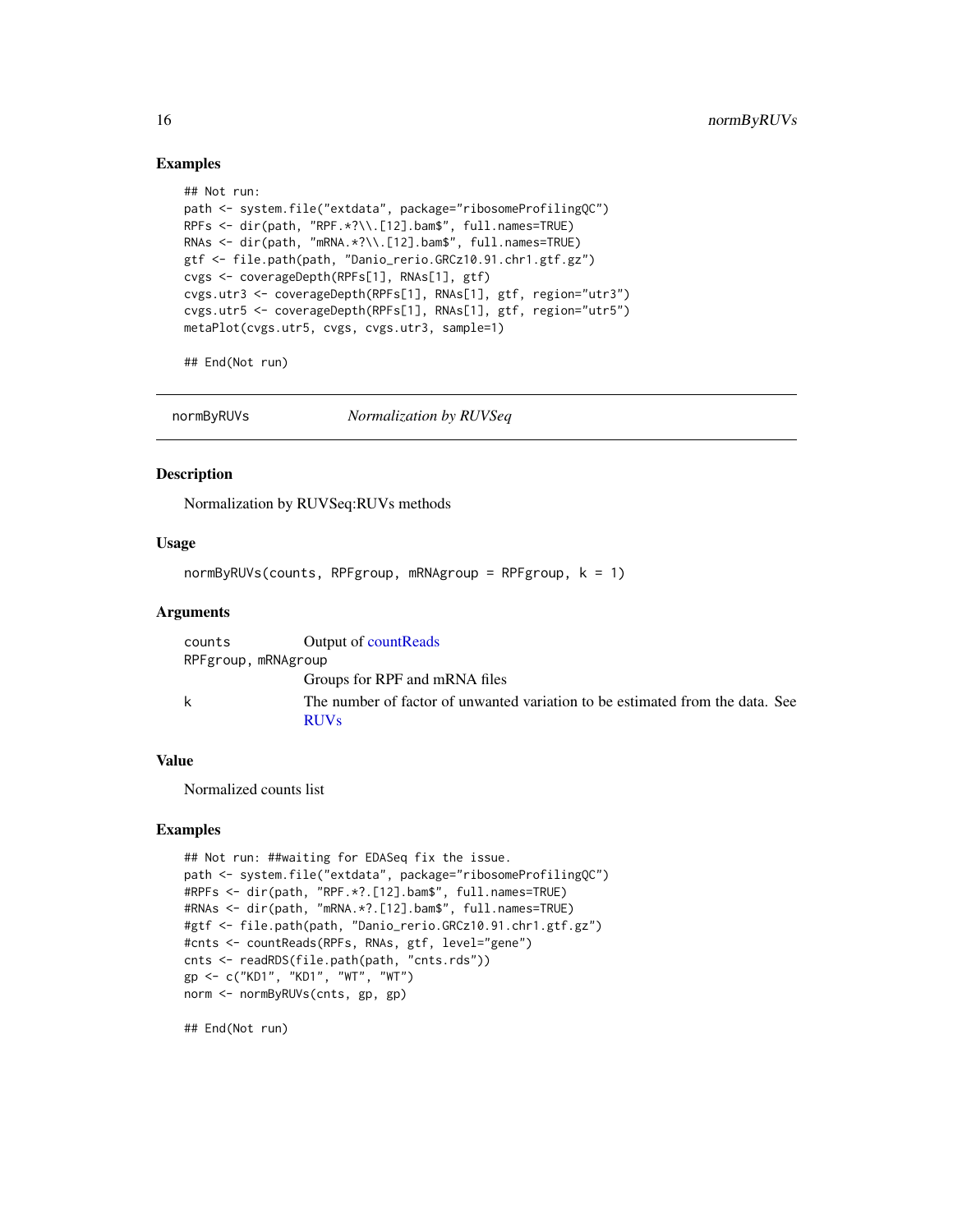<span id="page-16-0"></span>

Metaplot of P site distribution in all the CDS aligned by the start codon or stop codon.

#### Usage

```
PAmotif(reads, genome, plot = TRUE)
```
#### Arguments

| reads  | Output of assignReadingFrame or shiftReadsByFrame. |
|--------|----------------------------------------------------|
| genome | A BSgenome object.                                 |
| plot   | Plot the motif or not.                             |

#### Value

A [pcm](#page-0-0) object

#### Examples

```
pcs <- readRDS(system.file("extdata", "samplePc.rds",
               package="ribosomeProfilingQC"))
library(BSgenome.Drerio.UCSC.danRer10)
#PAmotif(pcs, Drerio)
```
plotDistance2Codon *Metaplot of P site distribution*

#### Description

Metaplot of P site distribution in all the CDS aligned by the start codon or stop codon.

#### Usage

```
plotDistance2Codon(
 reads,
  start = TRUE,
 anchor = 50,
  col = c(Fname_0 = "#009E73", Frame_1 = "#D55E00", Frame_2 = "#0072B2")\mathcal{E}
```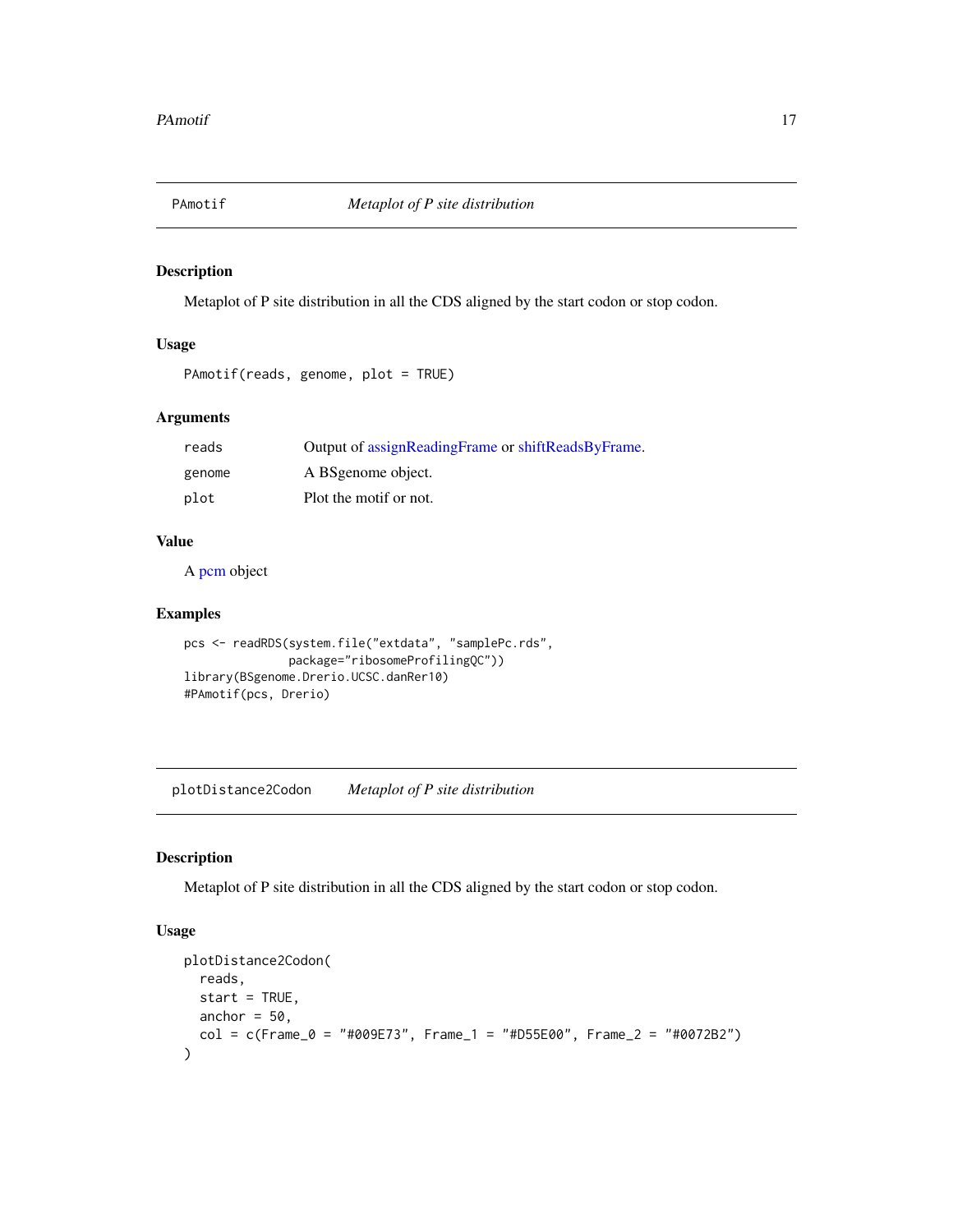#### <span id="page-17-0"></span>Arguments

| reads  | Output of assignReadingFrame.                     |
|--------|---------------------------------------------------|
| start  | Plot for start codon or stop codon.               |
| anchor | The maximal xlim or (min, max) position for plot. |
| col    | Colors for different reading frame.               |

#### Value

Invisible height of the barplot.

#### Examples

```
pcs <- readRDS(system.file("extdata", "samplePc.rds",
              package="ribosomeProfilingQC"))
plotDistance2Codon(pcs)
#plotDistance2Codon(pcs, start=FALSE)
#plotDistance2Codon(pcs, anchor=c(-10, 20))
```
plotFrameDensity *Plot density for each reading frame*

#### Description

Plot density for each reading frame.

#### Usage

```
plotFrameDensity(
 reads,
  density = TRUE,
 col = c(Fname_0 = "#009E73", Frame_1 = "#055E00", Frame_2 = "#0072B2")\lambda
```
#### Arguments

| reads   | Output of assignReadingFrame |
|---------|------------------------------|
| density | Plot density or counts       |
| col     | Colors for reading frames    |

#### Value

Reading frame density

```
pcs <- readRDS(system.file("extdata", "samplePc.rds",
               package="ribosomeProfilingQC"))
plotFrameDensity(pcs)
```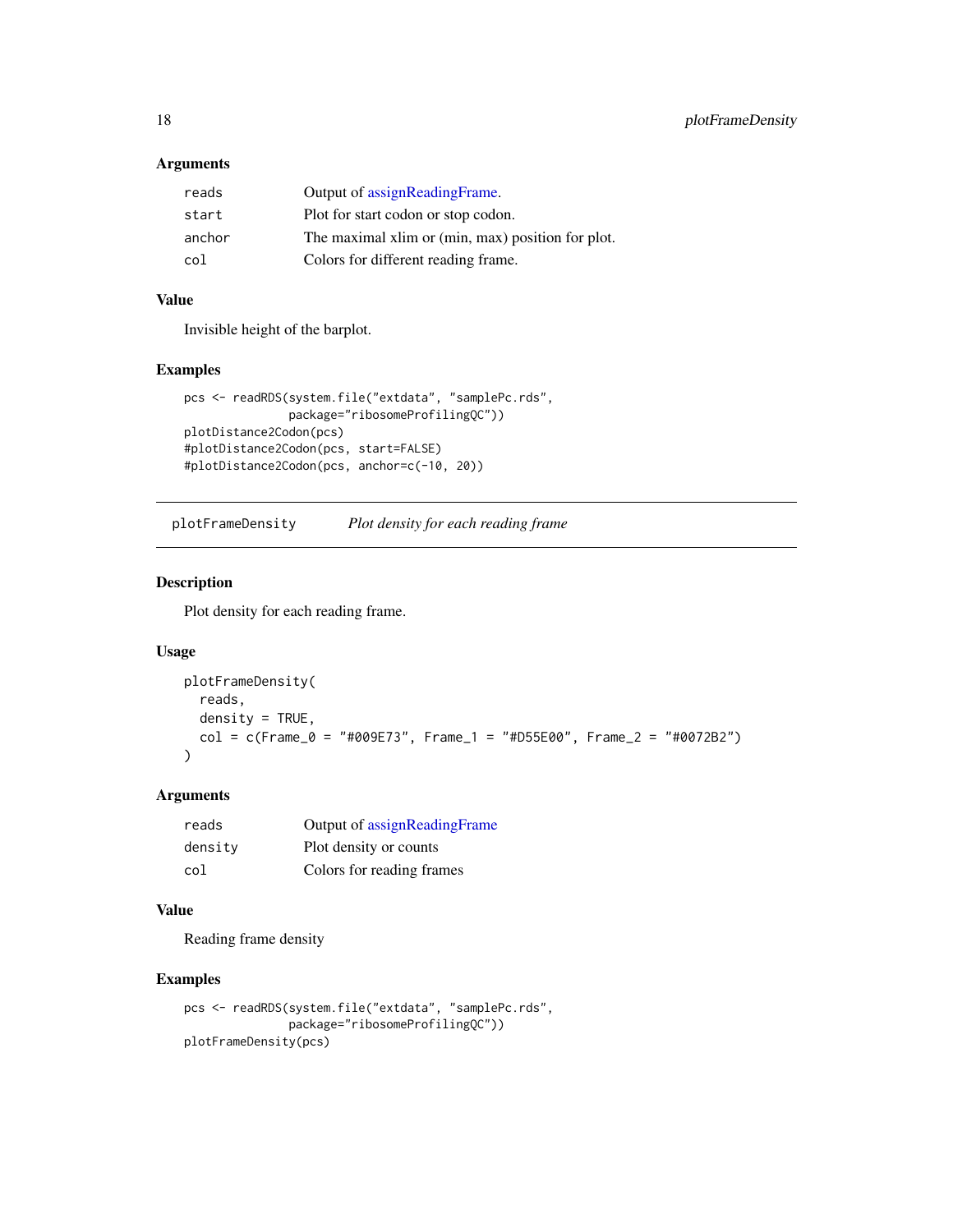<span id="page-18-0"></span>plotSpliceEvent *Plot splice event*

#### Description

Plot the splice event

#### Usage

```
plotSpliceEvent(
  se,
  tx_name,
  coverage,
  group1,
  group2,
 cutoffFDR = 0.05,
  resetIntronWidth = TRUE
)
```
#### Arguments

| se               | Output of splice Event                                                                                                |
|------------------|-----------------------------------------------------------------------------------------------------------------------|
| $tx_name$        | Transcript name.                                                                                                      |
| coverage         | Coverages of feature region with extensions. Output of coverageDepth                                                  |
|                  | $\frac{1}{2}$ group $\frac{1}{2}$ aroup $\frac{2}{2}$ The sample names of group $\frac{1}{2}$ and group $\frac{2}{2}$ |
| cutoffFDR        | Cutoff of FDR                                                                                                         |
| resetIntronWidth |                                                                                                                       |
|                  | $\log_{10} (1)$ If set to true reset the region with no read to minimal width                                         |

#### logical(1). If set to true, reset the region with no read to minimal width.

#### Value

A ggplot object.

#### Examples

```
## Not run:
path <- system.file("extdata", package="ribosomeProfilingQC")
RPFs <- dir(path, "RPF.*?\\.[12].bam$", full.names=TRUE)
gtf <- file.path(path, "Danio_rerio.GRCz10.91.chr1.gtf.gz")
coverage <- coverageDepth(RPFs, gtf=gtf, level="gene",
                         region="feature with extension")
group1 <- c("RPF.KD1.1", "RPF.KD1.2")
group2 <- c("RPF.WT.1", "RPF.WT.2")
se <- spliceEvent(coverage, group1, group2)
plotSpliceEvent(se, se$feature[1], coverage, group1, group2)
```
## End(Not run)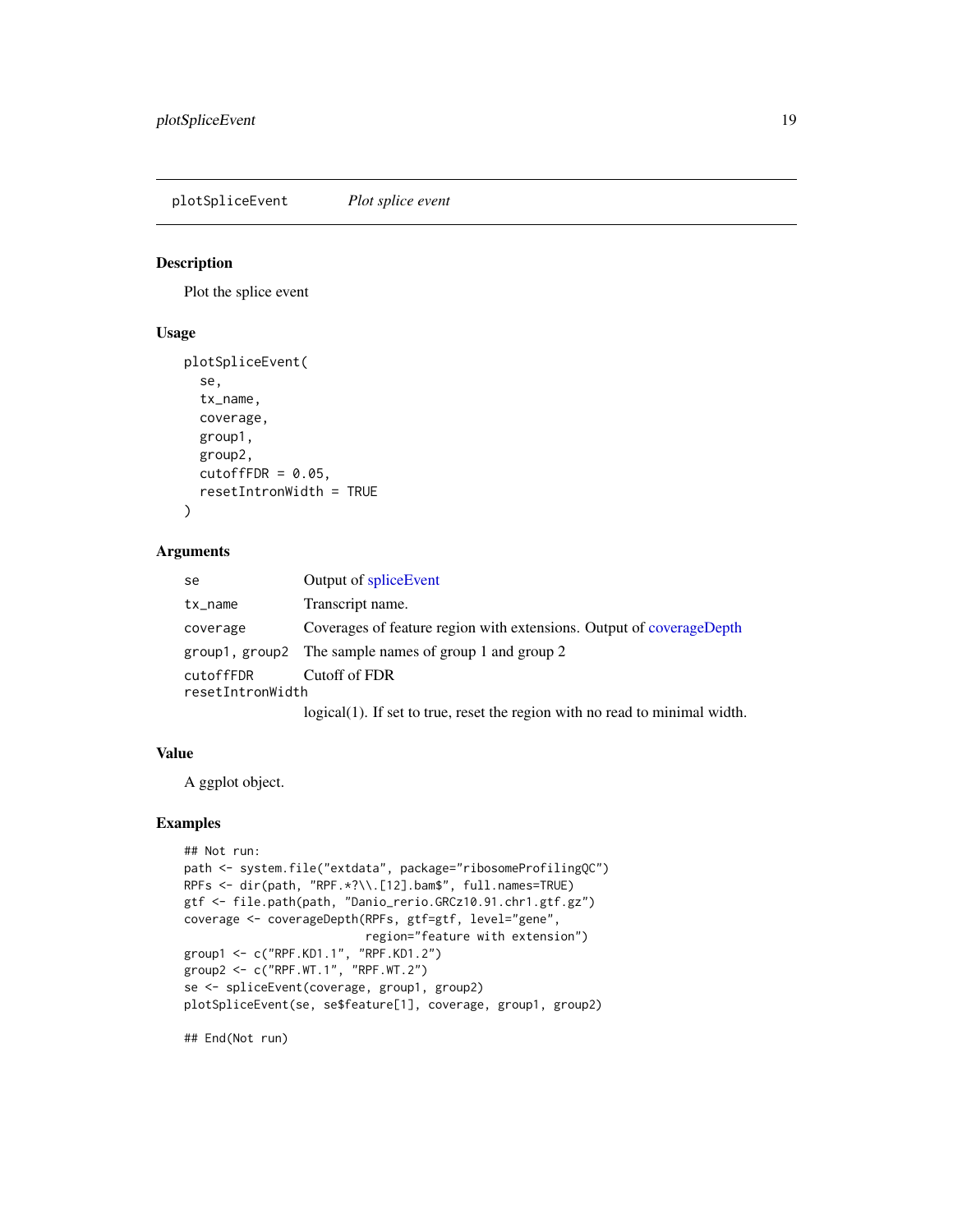<span id="page-19-0"></span>Scatterplot of RNA/RPFs level compared to the translational efficiency.

#### Usage

```
plotTE(
  TE,
  sample,
  xaxis = c("mRNA", "RPFs"),
  removeZero = TRUE,
  log2 = TRUE,breaks.length = 50,
  ...
\mathcal{L}
```
#### Arguments

| TF               | Output of translationalEfficiency     |
|------------------|---------------------------------------|
| sample           | $character(1)$ . Sample name to plot. |
| xaxis            | What to plot for x-axis.              |
| removeZero       | Remove the 0 values from plots.       |
| log <sub>2</sub> | Do $log2$ transform or not.           |
| breaks.length    | Length of breaks for histogram.       |
|                  | Parameters pass to plot.              |

#### Value

A invisible data.frame with x, y of points.

```
path <- system.file("extdata", package="ribosomeProfilingQC")
#RPFs <- dir(path, "RPF.*?\.[12].bam$", full.names=TRUE)
#RNAs <- dir(path, "mRNA.*?\.[12].bam$", full.names=TRUE)
#gtf <- file.path(path, "Danio_rerio.GRCz10.91.chr1.gtf.gz")
#cnts <- countReads(RPFs, RNAs, gtf, level="gene")
cnts <- readRDS(file.path(path, "cnts.rds"))
fpkm <- getFPKM(cnts)
te <- translationalEfficiency(fpkm)
plotTE(te, 1)
```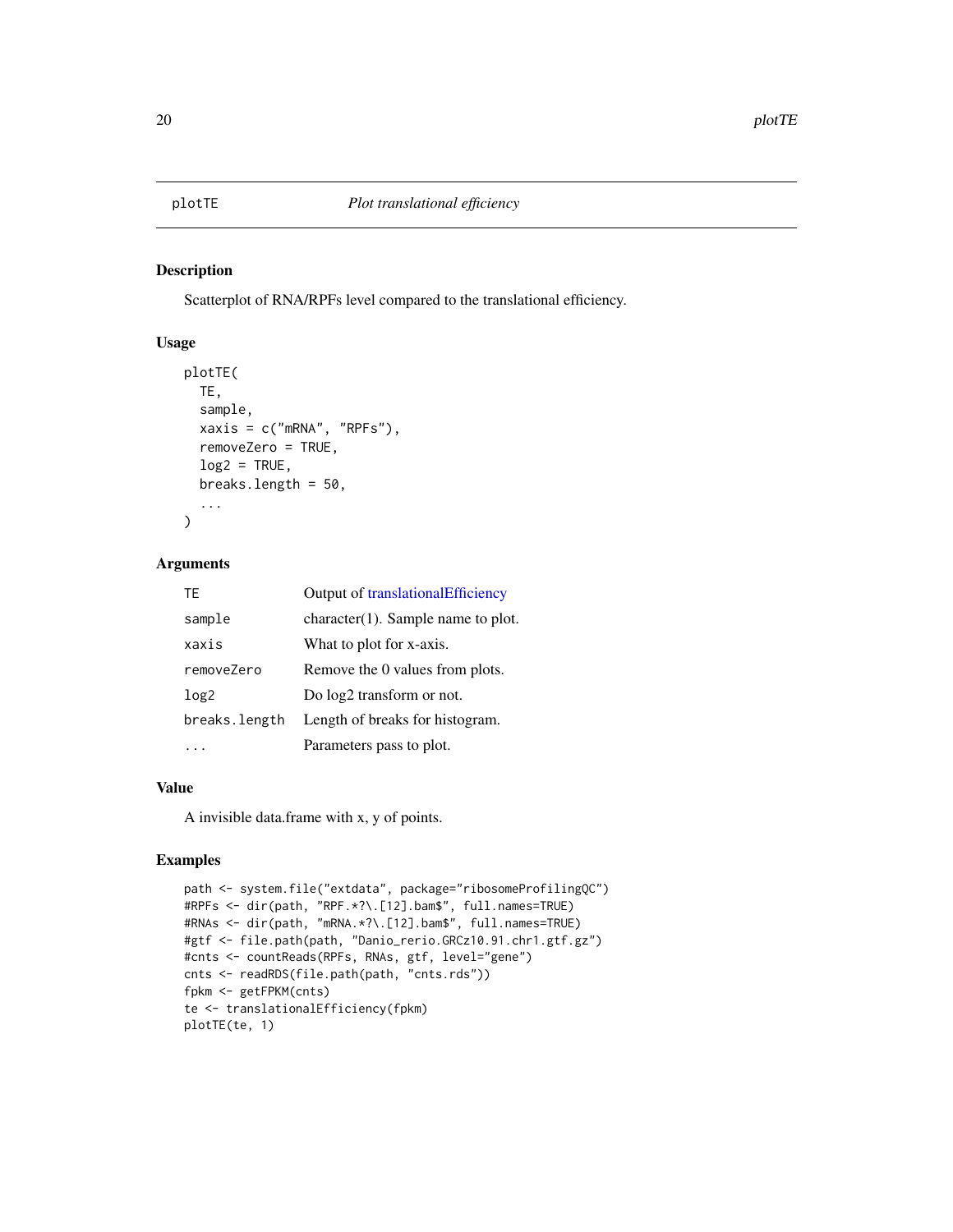<span id="page-20-0"></span>

Plot the bundances of P site on a transcript.

#### Usage

```
plotTranscript(
 reads,
 tx_name,
 col = c(Fname_0 = "#009E73", Frame_1 = "#D55E00", Frame_2 = "#0072B2"))
```
#### Arguments

| reads   | Output of assignReadingFrame |
|---------|------------------------------|
| tx name | Transcript names.            |
| col     | Colors for reading frames    |

### Value

Invisible heights of the barplot.

#### Examples

```
pcs <- readRDS(system.file("extdata", "samplePc.rds",
               package="ribosomeProfilingQC"))
```
plotTranscript(pcs, c("ENSDART00000152562", "ENSDART00000054987"))

<span id="page-20-1"></span>prepareCDS *Prepare CDS*

#### Description

Prepare CDS library from a TxDb object.

### Usage

prepareCDS(txdb, withUTR = FALSE)

#### Arguments

| txdb    | A TxDb object.                    |
|---------|-----------------------------------|
| withUTR | Including UTR information or not. |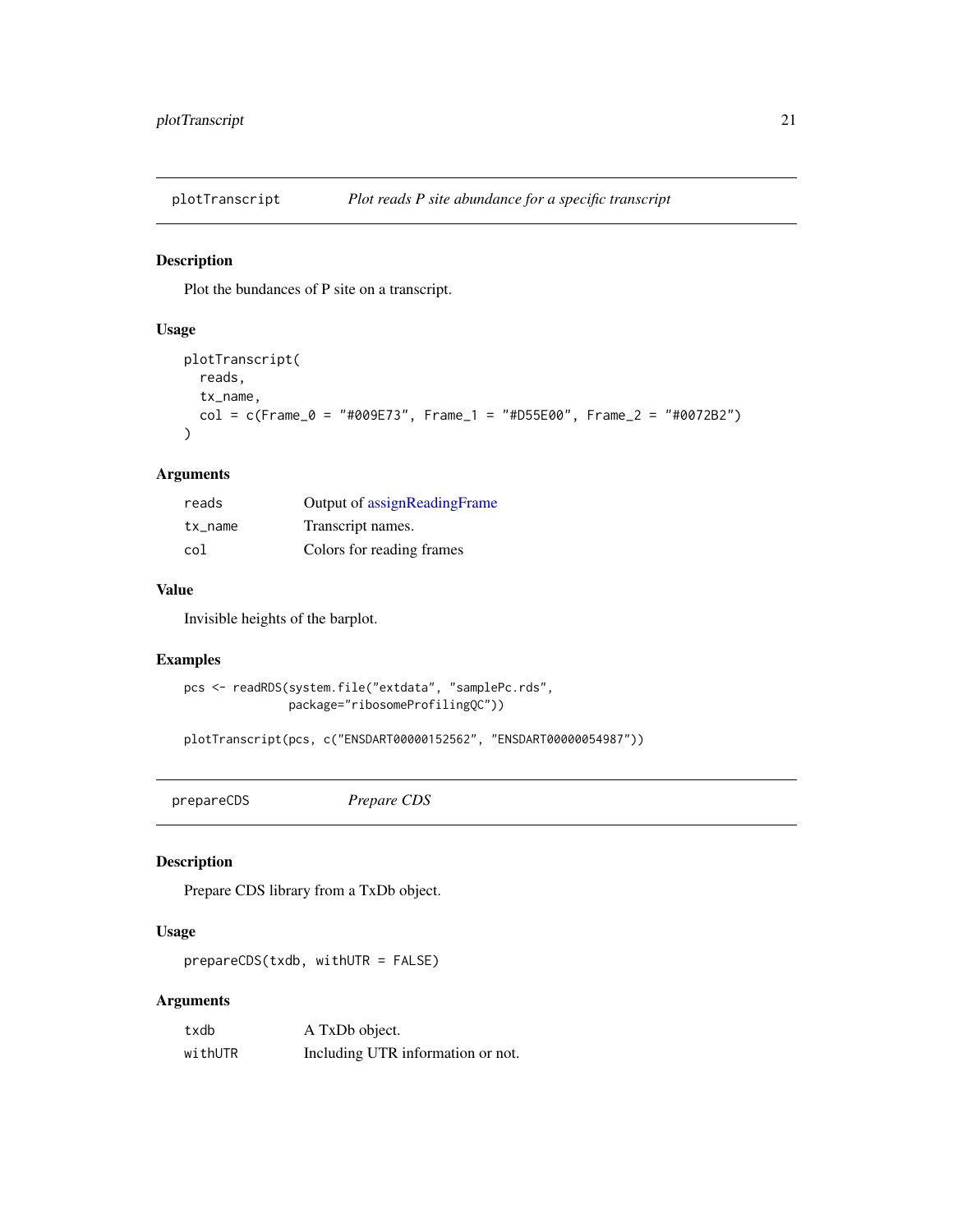#### Value

A GRanges object with metadata which include: tx\_id: transcript id; tx\_name: transcript name; gene\_id: gene id; isFirstExonInCDS: is first exon in CDS or not; idFirstExonInCDS: the id for the first exon; isLastExonInCDS: is last exon in CDS or not; wid.cumsu: cumulative sums of number of bases in CDS; internalPos: offset position from 1 base;

#### Examples

```
library(GenomicFeatures)
txdb_file <- system.file("extdata", "Biomart_Ensembl_sample.sqlite",
                         package="GenomicFeatures")
txdb <- loadDb(txdb_file)
CDS <- prepareCDS(txdb)
```
readsDistribution *Plot reads distribution in genomic elements*

#### Description

Plot the percentage of reads in CDS, 5'UTR, 3'UTR, introns, and other elements.

#### Usage

```
readsDistribution(
  reads,
  txdb,
  upstreamRegion = 3000,
  downstreamRegion = 3000,
  plot = TRUE,
  ...
\mathcal{L}
```
#### Arguments

| reads | Output of getPsiteCoordinates                        |
|-------|------------------------------------------------------|
| txdb  | A TxDb object                                        |
|       | upstreamRegion, downstreamRegion                     |
|       | The range for promoter region and downstream region. |
| plot  | Plot the distribution or not                         |
|       | Not use.                                             |

#### Value

The reads with distribution assignment

<span id="page-21-0"></span>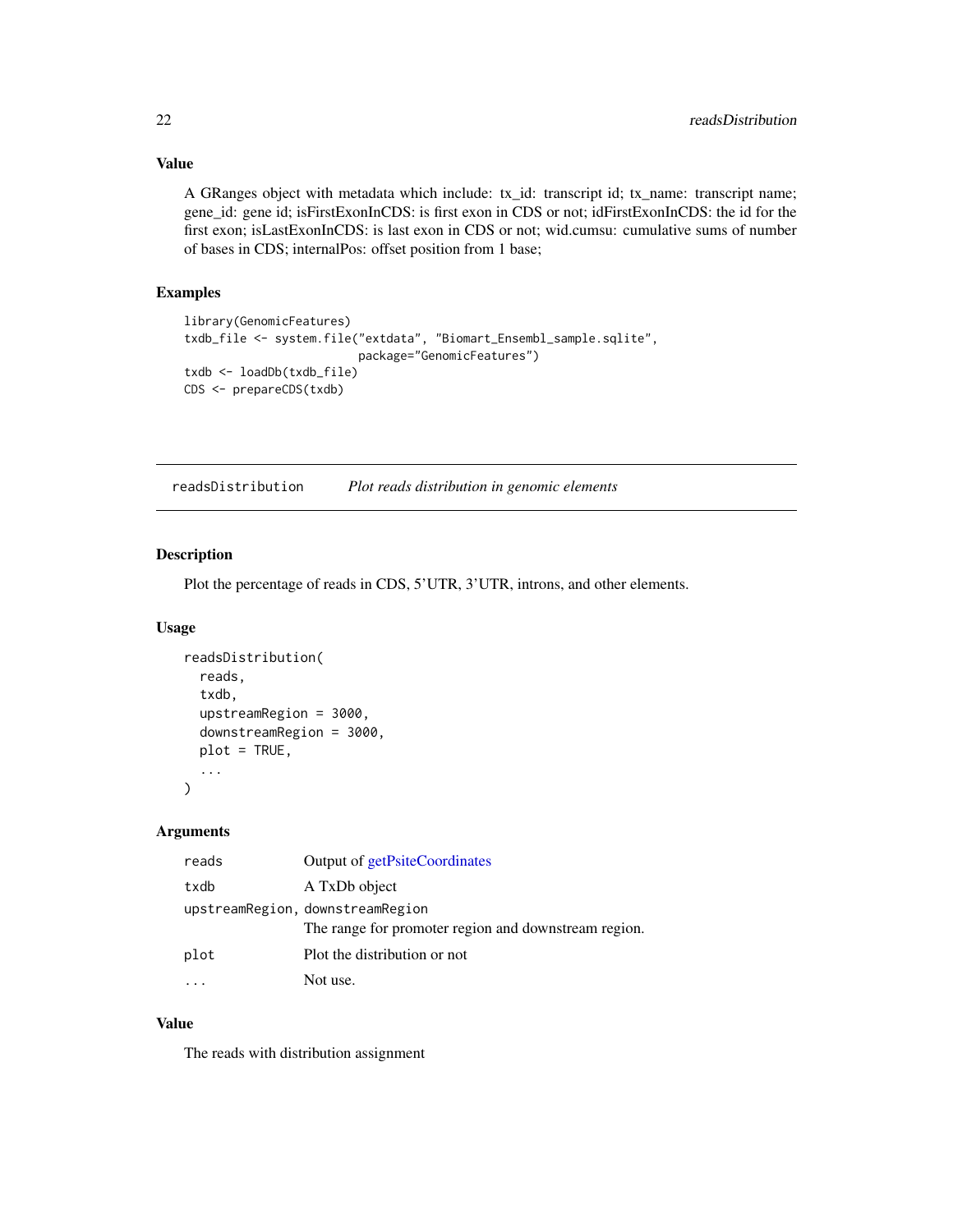#### <span id="page-22-0"></span>readsEndPlot 23

#### Examples

```
library(Rsamtools)
bamfilename <- system.file("extdata", "RPF.WT.1.bam",
                           package="ribosomeProfilingQC")
yieldSize <- 10000000
bamfile <- BamFile(bamfilename, yieldSize = yieldSize)
pc <- getPsiteCoordinates(bamfile, bestpsite=11)
pc.sub <- pc[pc$qwidth %in% c(29, 30)]
library(GenomicFeatures)
library(BSgenome.Drerio.UCSC.danRer10)
txdb <- makeTxDbFromGFF(system.file("extdata",
          "Danio_rerio.GRCz10.91.chr1.gtf.gz",
          package="ribosomeProfilingQC"),
         organism = "Danio rerio",
         chrominfo = seqinfo(Drerio)["chr1"],
          taxonomyId = 7955)pc.sub <- readsDistribution(pc.sub, txdb, las=2)
```
#### readsEndPlot *Plot start/stop windows*

#### Description

Plot the reads shifted from start/stop position of CDS.

#### Usage

```
readsEndPlot(
 bamfile,
 CDS,
  toStartCodon = TRUE,
 fiveEnd = TRUE,shift = 0,window = c(-29, 30),readLen = 25:30)
```
#### Arguments

| bamfile      | A BamFile object.                                                                                                               |
|--------------|---------------------------------------------------------------------------------------------------------------------------------|
| CDS.         | Output of prepareCDS                                                                                                            |
| toStartCodon | What to search: start or end codon                                                                                              |
| fiveEnd      | Search from five or three ends of the reads.                                                                                    |
| shift        | number(1). Search from 5' end or 3' end of given number. if fiveEnd set to<br>false, please set the shift as a negative number. |
| window       | The window of CDS region to plot                                                                                                |
| readLen      | The reads length used to plot                                                                                                   |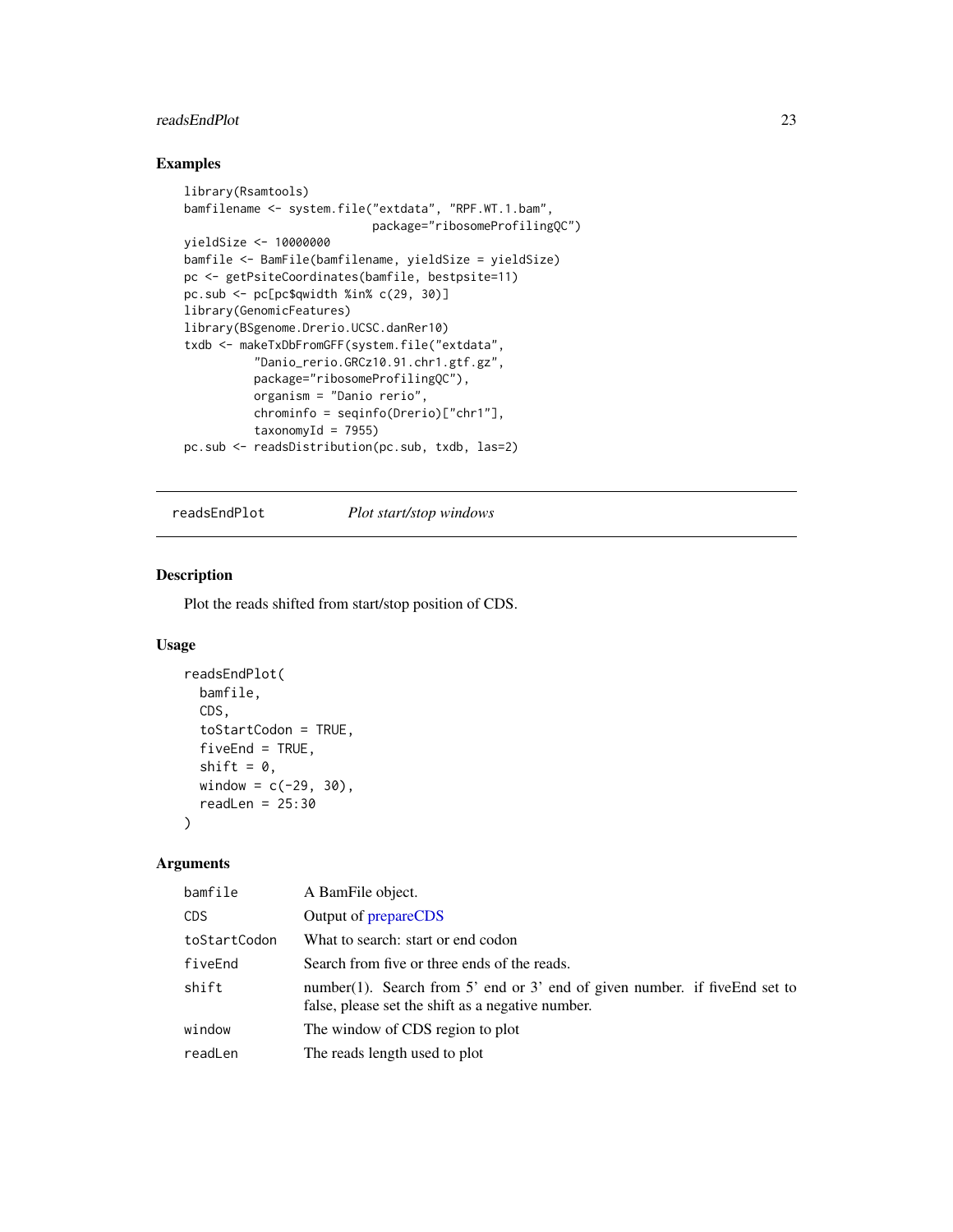#### <span id="page-23-0"></span>Value

The invisible counts numbers.

#### Examples

```
library(Rsamtools)
bamfilename <- system.file("extdata", "RPF.WT.1.bam",
                          package="ribosomeProfilingQC")
yieldSize <- 10000000
bamfile <- BamFile(bamfilename, yieldSize = yieldSize)
#library(GenomicFeatures)
library(BSgenome.Drerio.UCSC.danRer10)
#txdb <- makeTxDbFromGFF(system.file("extdata",
# "Danio_rerio.GRCz10.91.chr1.gtf.gz",
# package="ribosomeProfilingQC"),
# organism = "Danio rerio",
# chrominfo = seqinfo(Drerio)["chr1"],
# taxonomyId = 7955)
#CDS <- prepareCDS(txdb)
CDS <- readRDS(system.file("extdata", "CDS.rds",
                          package="ribosomeProfilingQC"))
readsEndPlot(bamfile, CDS, toStartCodon=TRUE)
#readsEndPlot(bamfile, CDS, toStartCodon=TRUE, fiveEnd=FALSE)
#readsEndPlot(bamfile, CDS, toStartCodon=FALSE)
#readsEndPlot(bamfile, CDS, toStartCodon=FALSE, fiveEnd=FALSE)
readsEndPlot(bamfile, CDS, shift=13)
#readsEndPlot(bamfile, CDS, fiveEnd=FALSE, shift=-16)
```
readsLenToKeep *Get reads length to keep by cutoff percentage*

#### Description

Set the percentage to filter the reads.

#### Usage

readsLenToKeep(readsLengthDensity, cutoff = 0.8)

#### Arguments

| readsLengthDensity |                              |
|--------------------|------------------------------|
|                    | Output of summaryReadsLength |
| cutoff             | Cutoff value.                |

#### Value

Reads length to be kept.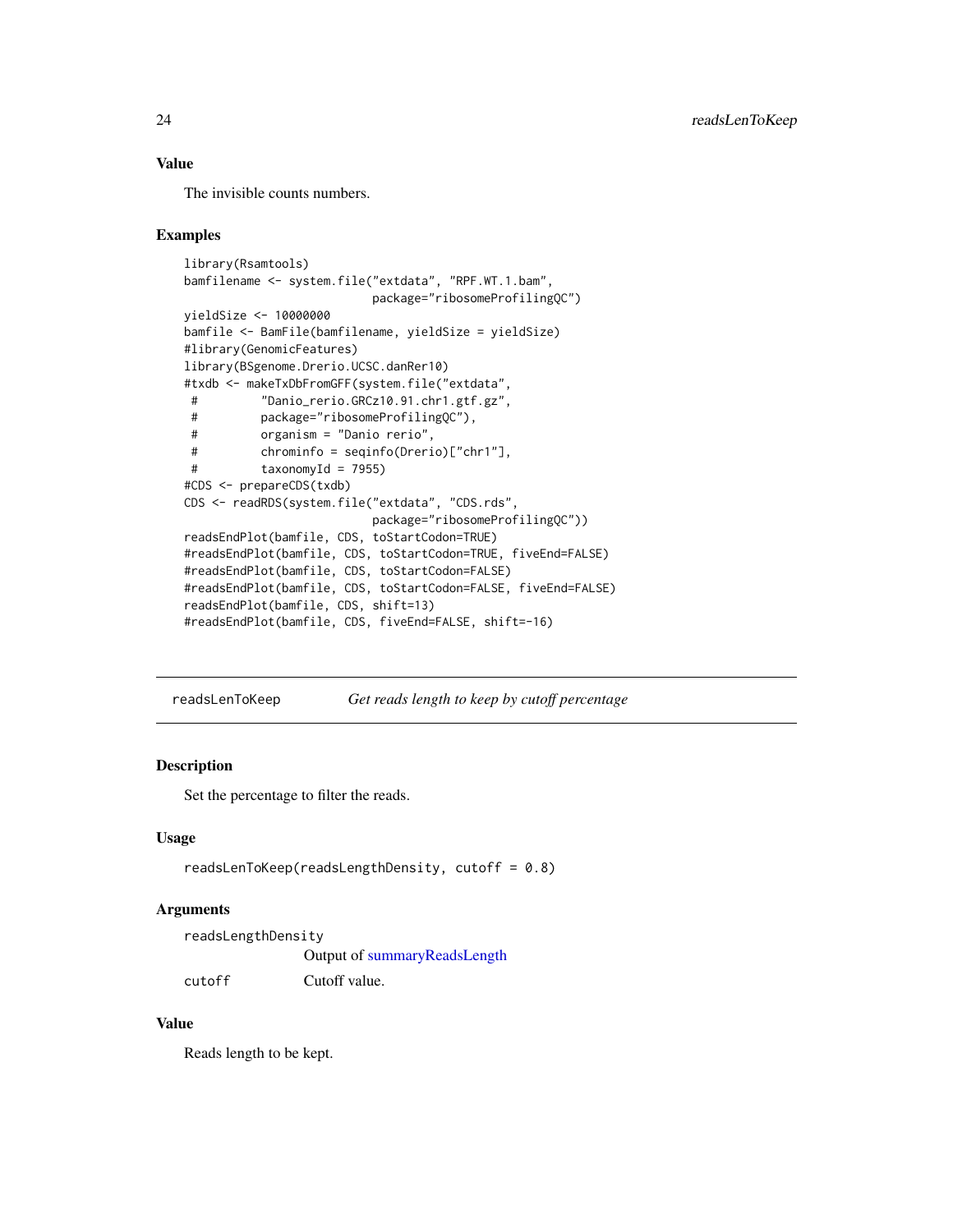<span id="page-24-0"></span>ribosomeReleaseScore 25

#### Examples

```
reads <- GRanges("chr1", ranges=IRanges(seq.int(100), width=1),
                qwidth=sample(25:31, size = 100, replace = TRUE,
                              prob = c(.01, .01, .05, .1, .77, .05, .01))readsLenToKeep(summaryReadsLength(reads, plot=FALSE))
```
ribosomeReleaseScore *Ribosome Release Score (RRS)*

#### Description

RRS is calculated as the ratio of translational efficiency in the CDS with RPFs in the 3'UTR.

#### Usage

```
ribosomeReleaseScore(
  cdsTE,
  utr3TE,
  CDSsampleOrder,
  UTR3sampleOrder,
  pseudocount = 0,
  log2 = FALSE)
```
#### Arguments

| cdsTE, utr3TE    | Translational efficiency of CDS and UTR3 region. Output of translationalEffi-                                                            |
|------------------|------------------------------------------------------------------------------------------------------------------------------------------|
|                  | ciency                                                                                                                                   |
|                  | CDSsampleOrder, UTR3sampleOrder                                                                                                          |
|                  | Sample order of cdsTE and utr3TE. The parameters are used to make sure that<br>the order of CDS and UTR3 in TE is corresponding samples. |
| pseudocount      | The number will be add to sum of reads count to avoid X/0.                                                                               |
| log <sub>2</sub> | Do $log2$ transform or not.                                                                                                              |

#### Value

A vector of RRS.

```
## Not run:
path <- system.file("extdata", package="ribosomeProfilingQC")
RPFs <- dir(path, "RPF.*?\\.[12].bam$", full.names=TRUE)
RNAs <- dir(path, "mRNA.*?\\.[12].bam$", full.names=TRUE)
gtf <- file.path(path, "Danio_rerio.GRCz10.91.chr1.gtf.gz")
cvgs <- coverageDepth(RPFs, RNAs, gtf)
cvgs.utr3 <- coverageDepth(RPFs, RNAs, gtf, region="utr3")
```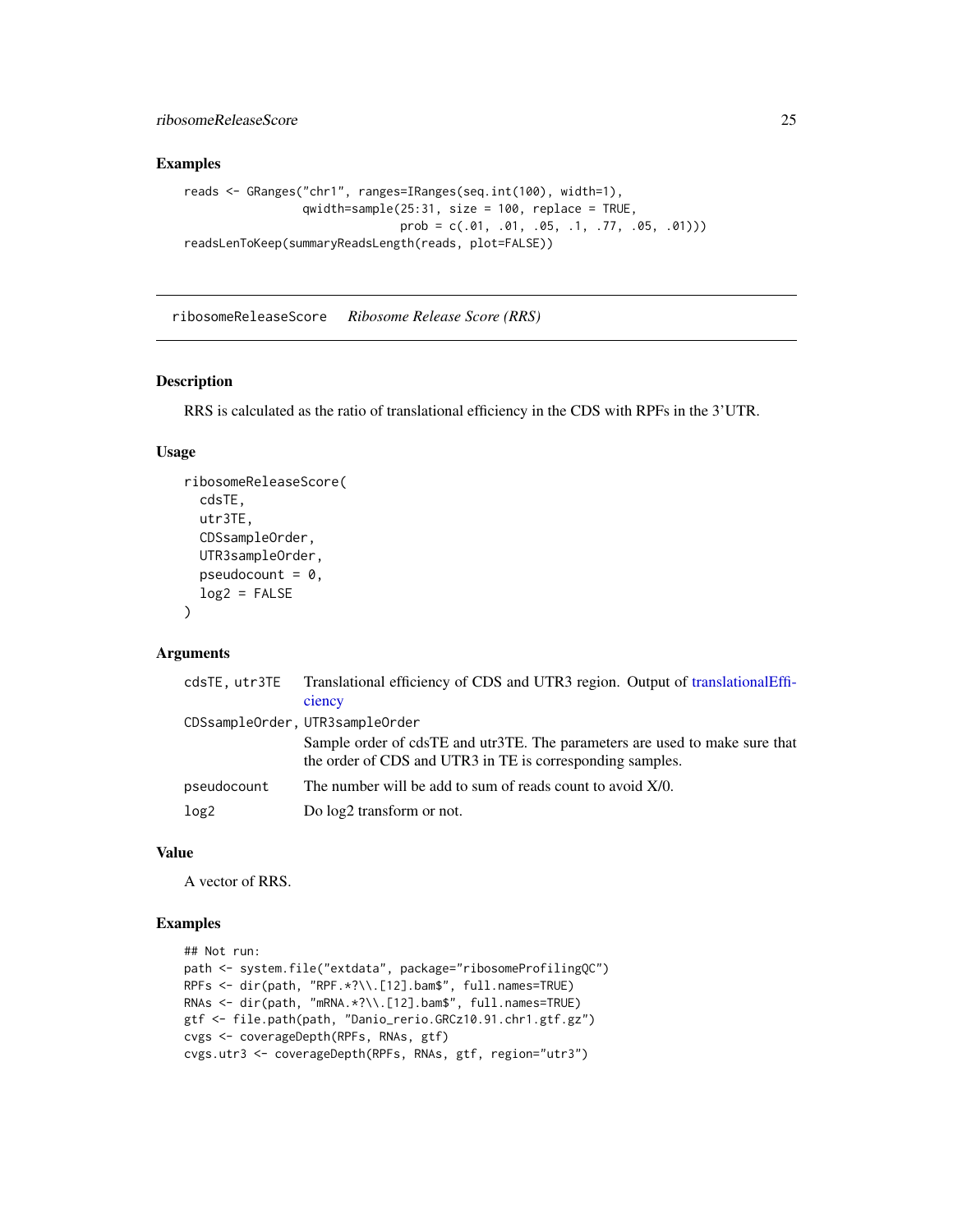```
TE90 <- translationalEfficiency(cvgs, window = 90)
TE90.utr3 <- translationalEfficiency(cvgs.utr3, window = 90)
rrs <- ribosomeReleaseScore(TE90, TE90.utr3)
```
## End(Not run)

<span id="page-25-1"></span>shiftReadsByFrame *Shift reads by reading frame*

#### Description

Shift reads P site position by reading frame. After shifting, all reading frame will be set as 0

#### Usage

```
shiftReadsByFrame(reads, txdb)
```
#### Arguments

| reads | Output of getPsiteCoordinates |
|-------|-------------------------------|
| txdb  | A TxDb object.                |

#### Value

Reads with reading frame information

```
library(Rsamtools)
bamfilename <- system.file("extdata", "RPF.WT.1.bam",
                           package="ribosomeProfilingQC")
yieldSize <- 10000000
bamfile <- BamFile(bamfilename, yieldSize = yieldSize)
pc <- getPsiteCoordinates(bamfile, bestpsite=11)
pc.sub <- pc[pc$qwidth %in% c(29, 30)]
library(GenomicFeatures)
library(BSgenome.Drerio.UCSC.danRer10)
txdb <- makeTxDbFromGFF(system.file("extdata",
          "Danio_rerio.GRCz10.91.chr1.gtf.gz",
          package="ribosomeProfilingQC"),
          organism = "Danio rerio",
          chrominfo = seqinfo(Drerio)["chr1"],
          taxonomyId = 7955)pc.sub <- shiftReadsByFrame(pc.sub, txdb)
```
<span id="page-25-0"></span>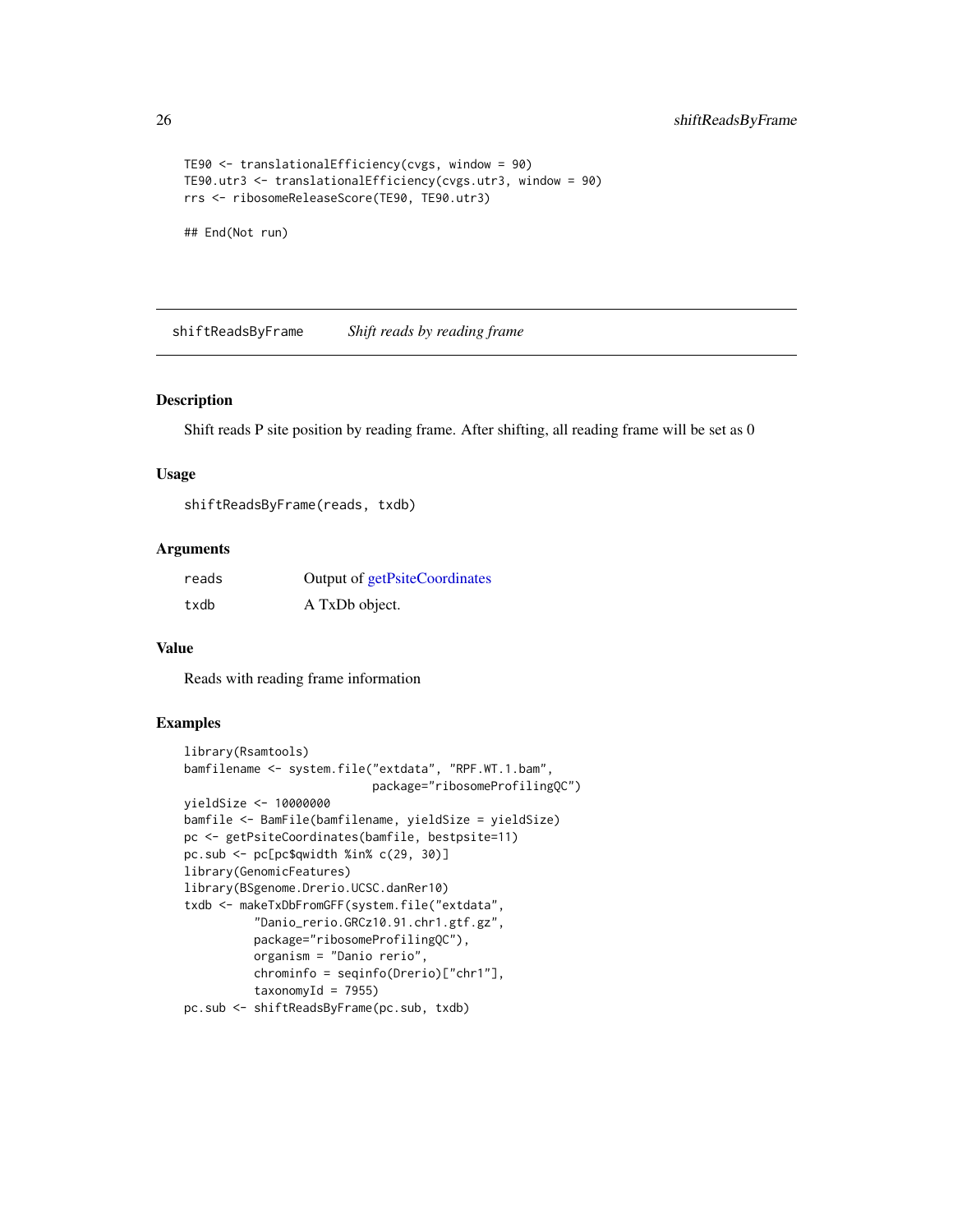<span id="page-26-0"></span>

Simulate the RPFs reads in CDS, 5'UTR and 3'UTR

#### Usage

```
simulateRPF(
  txdb,
 outPath,
 genome,
  samples = 6,
 group1 = c(1, 2, 3),group2 = c(4, 5, 6),
 readsPerSample = 1e+06,
  readsLen = 28,
 psite = 13,
  frame@ = 0.9,frame1 = 0.05,frame2 = 0.05,
 DEregions = GRanges(),
 size = 1,
 sd = 0.02,
 minDElevel = log2(2),
  includeReadsSeq = FALSE
)
```
#### Arguments

| txdb                   | A TxDb object                                                 |
|------------------------|---------------------------------------------------------------|
| outPath                | Output folder for the bam files                               |
| genome                 | A BS genome object                                            |
| samples                | Total samples to simulate.                                    |
| group1, group2         | Numeric to index the sample groups.                           |
|                        | readsPerSample Total reads number per sample.                 |
| readsLen               | Reads length, default 100bp.                                  |
| psite                  | P-site position. default 13.                                  |
| frame0, frame1, frame2 |                                                               |
|                        | Percentage of reads distribution in frame0, frame1 and frame2 |
| DEregions              | The regions with differential reads in exon, utr5 and utr3.   |
| size                   | Dispersion parameter. Must be strictly positive.              |
| sd                     | Standard deviations.                                          |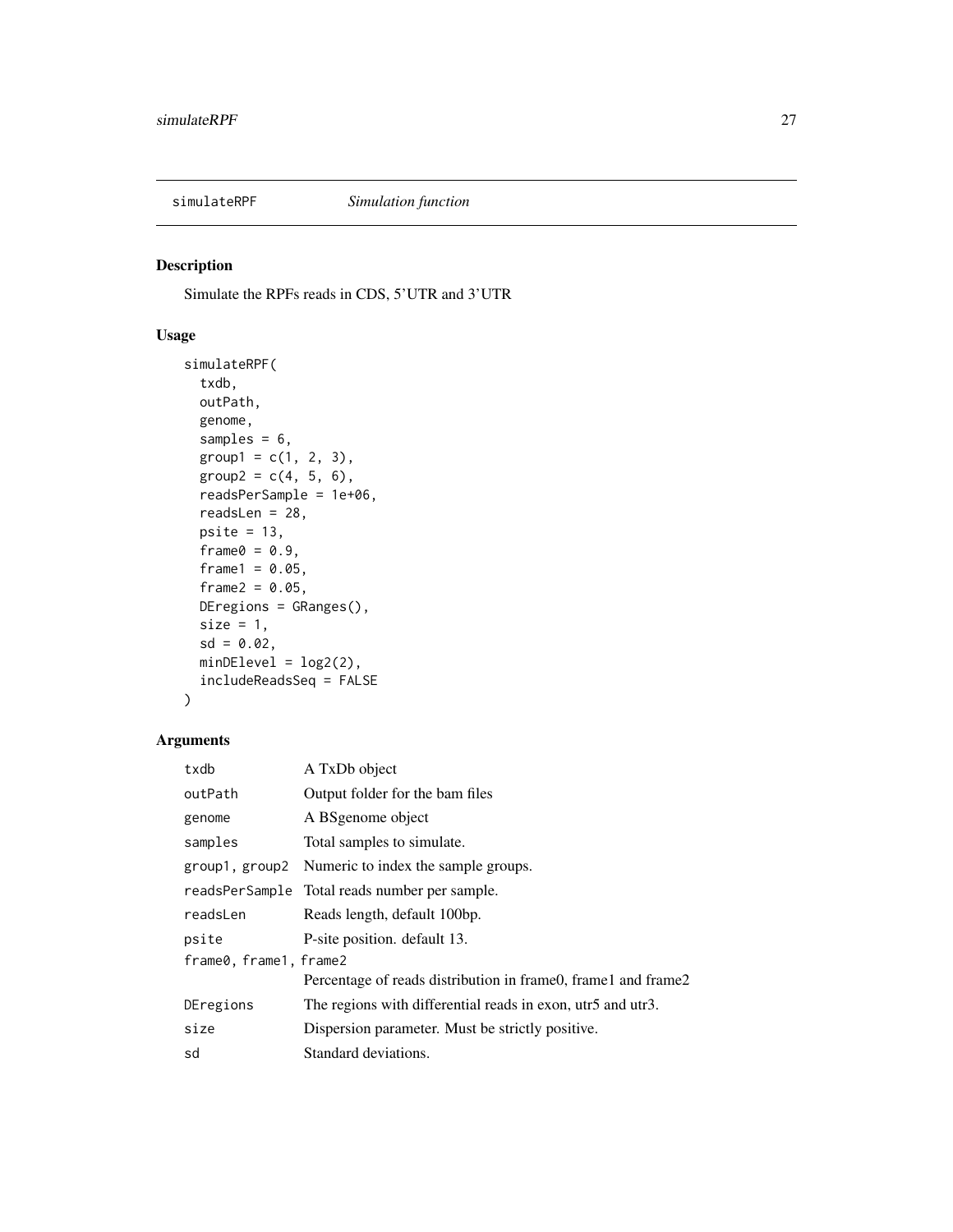#### <span id="page-27-0"></span>28 spliceEvent

minDElevel Minimal differential level. default: log2(2). includeReadsSeq logical(1). Include reads sequence or not.

#### Value

An invisible list of GAlignments.

#### Examples

```
library(GenomicFeatures)
txdb_file <- system.file("extdata", "Biomart_Ensembl_sample.sqlite",
                         package="GenomicFeatures")
txdb <- loadDb(txdb_file)
simulateRPF(txdb, samples=1, readsPerSample = 1e3)
## Not run:
cds <- prepareCDS(txdb, withUTR = TRUE)
cds <- cds[width(cds)>200]
DEregions <- cds[sample(seq_along(cds), 10)]
simulateRPF(txdb, samples=6, readsPerSample = 1e5, DEregions=DEregions)
```
## End(Not run)

<span id="page-27-1"></span>spliceEvent *Get splicing events*

#### Description

Get differentical usage of alternative Translation Initiation Sites, alternative Polyadenylation Sites or alternative splicing sites

#### Usage

```
spliceEvent(coverage, group1, group2)
```
#### Arguments

| coverage | Coverages of feature region with extensions. Output of coverageDepth |
|----------|----------------------------------------------------------------------|
|          | group1, group2 The sample names of group 1 and group 2               |

#### Value

A GRanges object of splice events.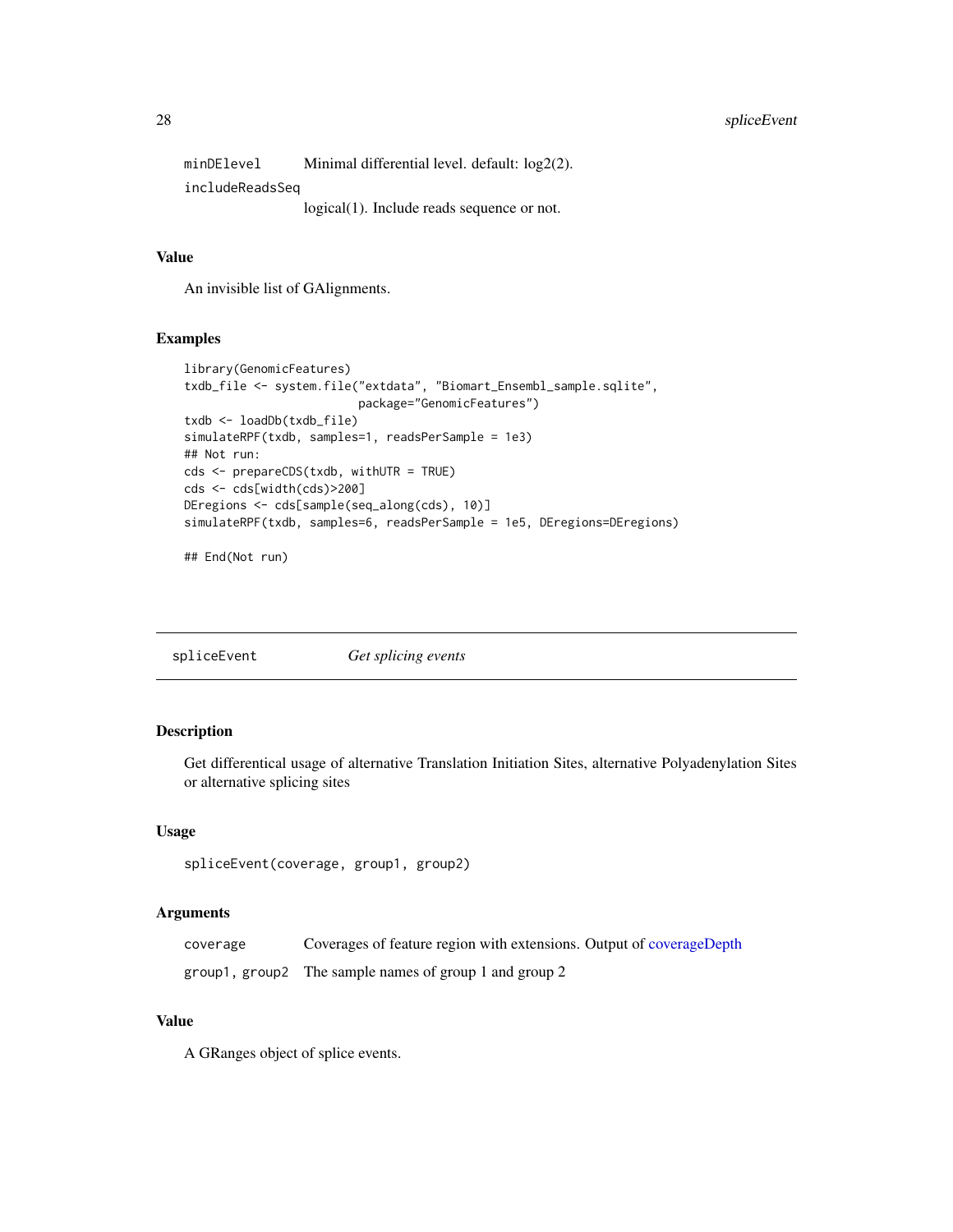#### <span id="page-28-0"></span>strandPlot 29

#### Examples

```
## Not run:
path <- system.file("extdata", package="ribosomeProfilingQC")
RPFs <- dir(path, "RPF.*?\\.[12].bam$", full.names=TRUE)
gtf <- file.path(path, "Danio_rerio.GRCz10.91.chr1.gtf.gz")
coverage <- coverageDepth(RPFs, gtf=gtf,
                  level="gene", region="feature with extension")
group1 <- c("RPF.KD1.1", "RPF.KD1.2")
group2 <- c("RPF.WT.1", "RPF.WT.2")
se <- spliceEvent(coverage, group1, group2)
```
## End(Not run)

strandPlot *Plot the distribution of reads in sense and antisense strand*

#### Description

Plot the distribution of reads in sense and antisense strand to check the mapping is correct.

#### Usage

strandPlot(reads, CDS, col = c("#009E73", "#D55E00"), ...)

#### Arguments

| reads      | Output of getPsiteCoordinates          |
|------------|----------------------------------------|
| <b>CDS</b> | Output of prepareCDS                   |
| col        | Coloar for sense and antisense strand. |
|            | Parameter passed to barplot            |

#### Value

A ggplot object.

```
library(Rsamtools)
bamfilename <- system.file("extdata", "RPF.WT.1.bam",
                           package="ribosomeProfilingQC")
yieldSize <- 10000000
bamfile <- BamFile(bamfilename, yieldSize = yieldSize)
pc <- getPsiteCoordinates(bamfile, bestpsite=11)
pc.sub <- pc[pc$qwidth %in% c(29, 30)]
library(GenomicFeatures)
library(BSgenome.Drerio.UCSC.danRer10)
txdb <- makeTxDbFromGFF(system.file("extdata",
          "Danio_rerio.GRCz10.91.chr1.gtf.gz",
```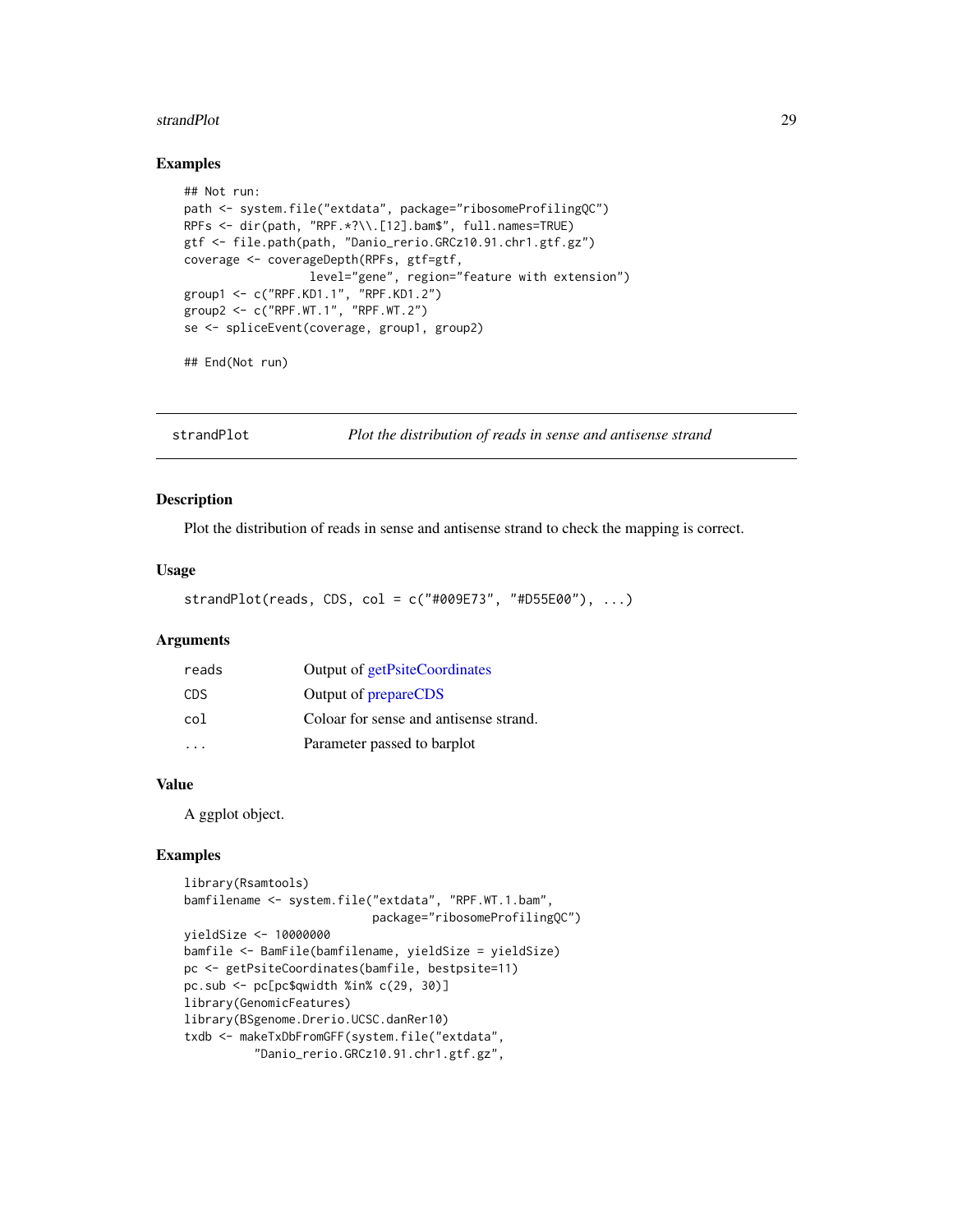```
package="ribosomeProfilingQC"),
         organism = "Danio rerio",
         chrominfo = seqinfo(Drerio)["chr1"],
         taxonomyId = 7955)CDS <- prepareCDS(txdb)
strandPlot(pc.sub, CDS)
```
<span id="page-29-1"></span>summaryReadsLength *Summary the reads lengths*

#### Description

Plot the reads length distribution

#### Usage

```
summaryReadsLength(reads, widthRange = c(20:35), plot = TRUE, ...)
```
#### Arguments

| reads      | Output of getPsiteCoordinates |
|------------|-------------------------------|
| widthRange | The reads range to be plot    |
| plot       | Do plot or not                |
|            | Not use.                      |

#### Value

The reads length distribution

```
reads <- GRanges("chr1", ranges=IRanges(seq.int(100), width=1),
                 qwidth=sample(25:31, size = 100, replace = TRUE,
                              prob = c(.01, .01, .05, .1, .77, .05, .01)))summaryReadsLength(reads)
```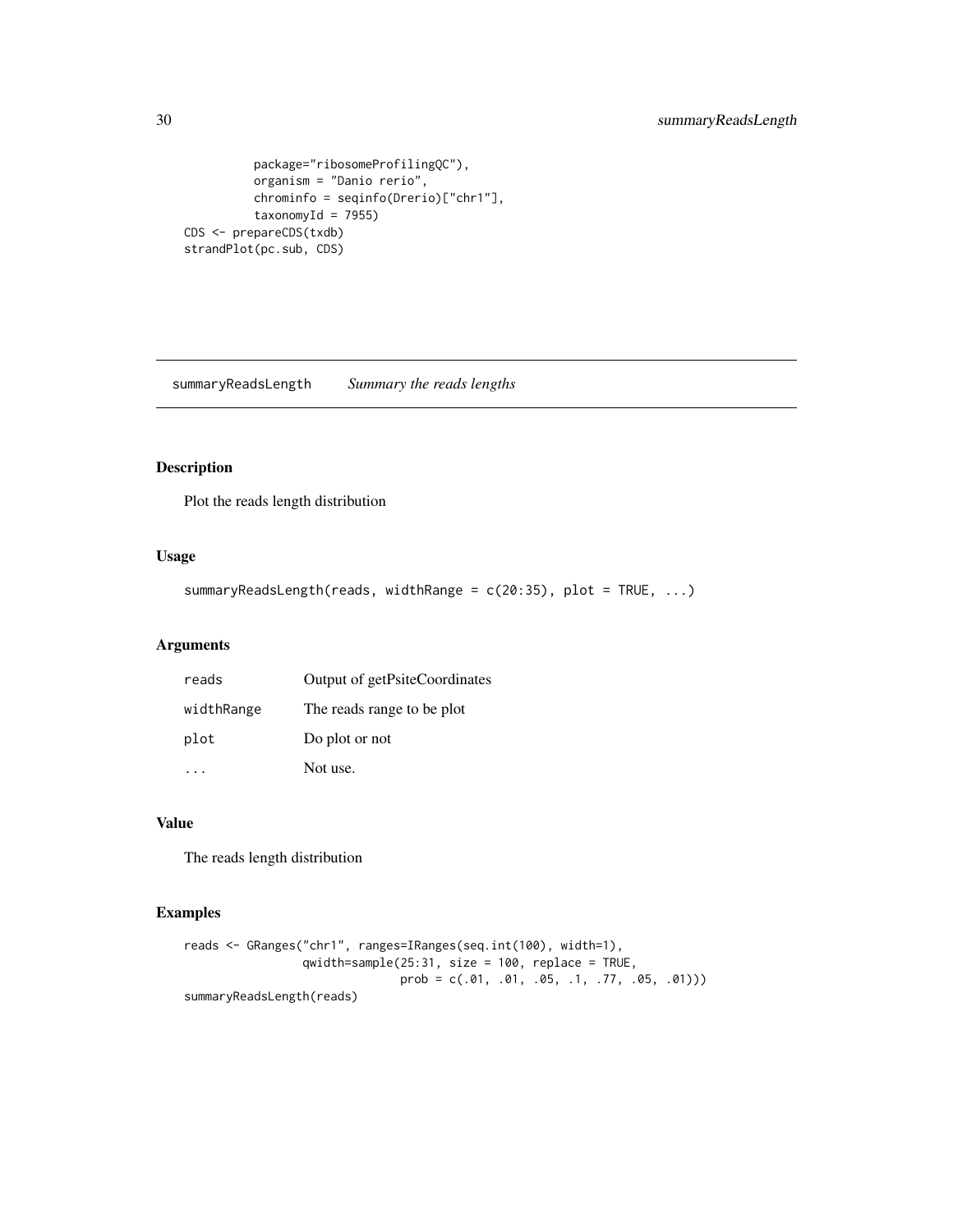<span id="page-30-1"></span><span id="page-30-0"></span>translationalEfficiency

*Translational Efficiency*

#### Description

Calculate Translational Efficiency (TE). TE is defined as the ratios of the absolute level of ribosome occupancy devided by RNA levels for transcripts.

#### Usage

```
translationalEfficiency(
  x,
 window,
 RPFsampleOrder,
 mRNAsampleOrder,
 pseudocount = 1,
  log2 = FALSE,
 normByLibSize = FALSE
)
```
#### Arguments

| $\mathsf{x}$     | Output of getFPKM or normByRUVs. if window is set, it must be output of<br>coverageDepth.                                                              |
|------------------|--------------------------------------------------------------------------------------------------------------------------------------------------------|
| window           | $numeric(1)$ , window size for maximal counts.                                                                                                         |
|                  | RPFsampleOrder, mRNAsampleOrder                                                                                                                        |
|                  | Sample order of RPFs and mRNAs. The parameters are used to make sure that<br>the order of RPFs and mRNAs in cvgs is corresponding samples.             |
| pseudocount      | The number will be add to sum of reads count to avoid $X/0$ .                                                                                          |
| log <sub>2</sub> | Do $log2$ transform or not.                                                                                                                            |
| normByLibSize    | Normlization by library size or not. If window size is provied and normByLib-<br>Size is set to TRUE, the coverage will be normalized by library size. |

#### Value

A list with RPFs, mRNA levels and TE as a matrix with translational efficiency

```
## Not run:
path <- system.file("extdata", package="ribosomeProfilingQC")
RPFs <- dir(path, "RPF.*?\\.[12].bam$", full.names=TRUE)
RNAs <- dir(path, "mRNA.*?\\.[12].bam$", full.names=TRUE)
gtf <- file.path(path, "Danio_rerio.GRCz10.91.chr1.gtf.gz")
cnts <- countReads(RPFs, RNAs, gtf, level="gene")
```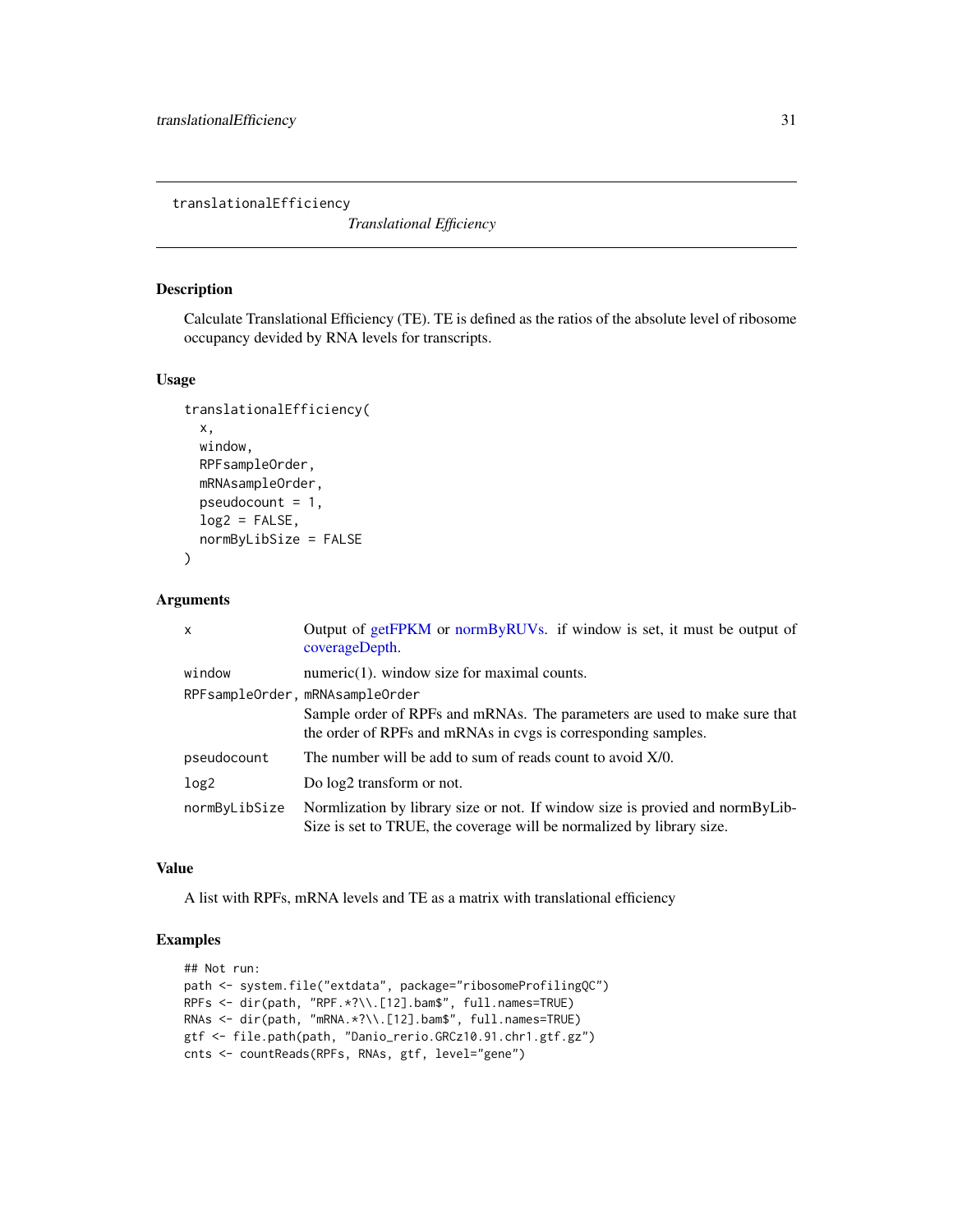### 32 translationalEfficiency

```
fpkm <- getFPKM(cnts)
te <- translationalEfficiency(fpkm)
```
## End(Not run)